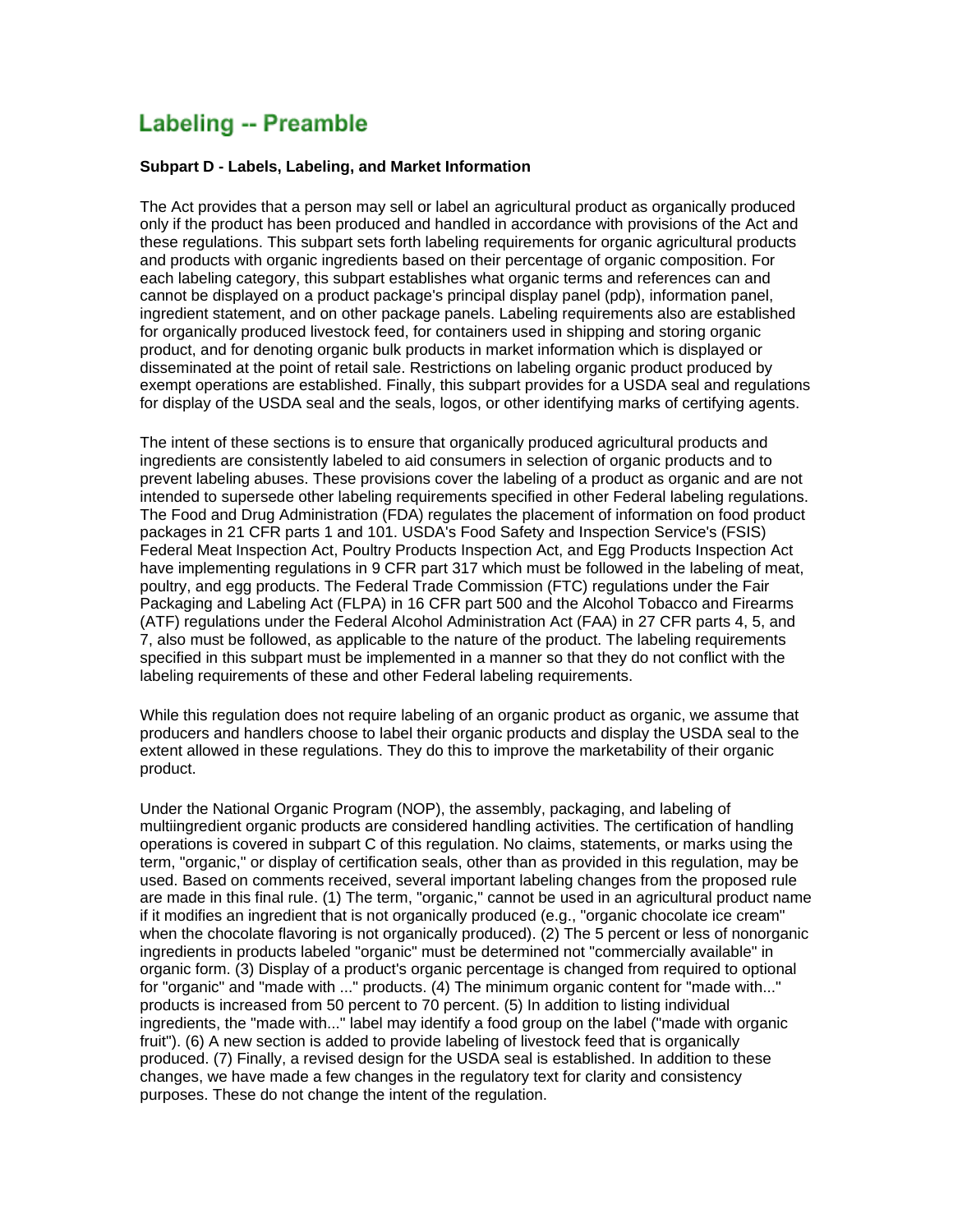Once a handler makes a decision to market a product as organic or containing organic ingredients, the handler is required to follow the provisions in this subpart regarding use, display, and location of organic claims and certification seals. Handlers who produce and label organic ingredients and/or assemble multiingredient products composed of 70 percent or more organic ingredients must be certified as an organic handling operation. Handlers of products of less than 70 percent organic ingredients do not have to be certified unless the handler actually produces one or more of the organic ingredients used in the product. Repackers who purchase certified organic product from other entities for repackaging and labeling must be certified as an organic operation. Entities which simply relabel an organic product package are subject to recordkeeping requirements which show proof that the product purchased prior to relabeling was, indeed, organically produced and handled. Distributors which receive and transport labeled product to market are not subject to certification or any labeling requirements of this regulation.

Many commenters appealed for "transition" or "conversion" labeling. This issue is discussed under Applicability in subpart B. Transition labeling is not provided for in the Act or the proposed rule and is not provided for in this regulation.

# **Description of Regulations**

## **General Requirements**

The general labeling principle employed in this regulation is that labeling or identification of the organic nature of a product increases as the organic content of the product increases. In other words, the higher the organic content of a product, the more prominently its organic nature can be displayed. This is consistent with provisions of the Act which establish the three percentage categories for organic content and basic labeling requirements in those categories.

Section 205.300 specifies the general use of the term, "organic," on product labels and market information. Paragraph (a) establishes that the term, "organic," may be used only on labels and in market information as a modifier of agricultural products and ingredients that have been certified as produced and handled in accordance with these regulations. The term, "organic," cannot be used on a product label or in market information for any purpose other than to modify or identify the product or ingredient in the product that is organically produced and handled. Food products and ingredients that are not organically produced and handled cannot be modified, described, or identified with the term, "organic," on any package panel or in market information in any way that implies the product is organically produced.

Section 6519(b) of the Act provides the Secretary with the authority to review use of the term, "organic," in agricultural product names and the names of companies that produce agricultural products. While we believe that the term, "organic," in a brand name context does not inherently imply an organic production or handling claim and, thus, does not inherently constitute a false or misleading statement, we intend to monitor the use of the term in the context of the entire label. We will consult with the FTC and FDA regarding product and company names that may misrepresent the nature of the product and take action on a case-by-case basis.

## **Categories of Organic Content**

Section 205.301 establishes the organic content requirements for different labeling provisions specified under this program. The type of labeling and market information that can be used and its placement on different panels of consumer packages and in market information is based on the percentage of organic ingredients in the product. The percentage must reflect the actual weight or fluid volume (excluding water and salt) of the organic ingredients in the product. Four categories of organic content are established: 100 percent organic; 95 percent or more organic; 70 to 95 percent organic; and less than 70 percent organic.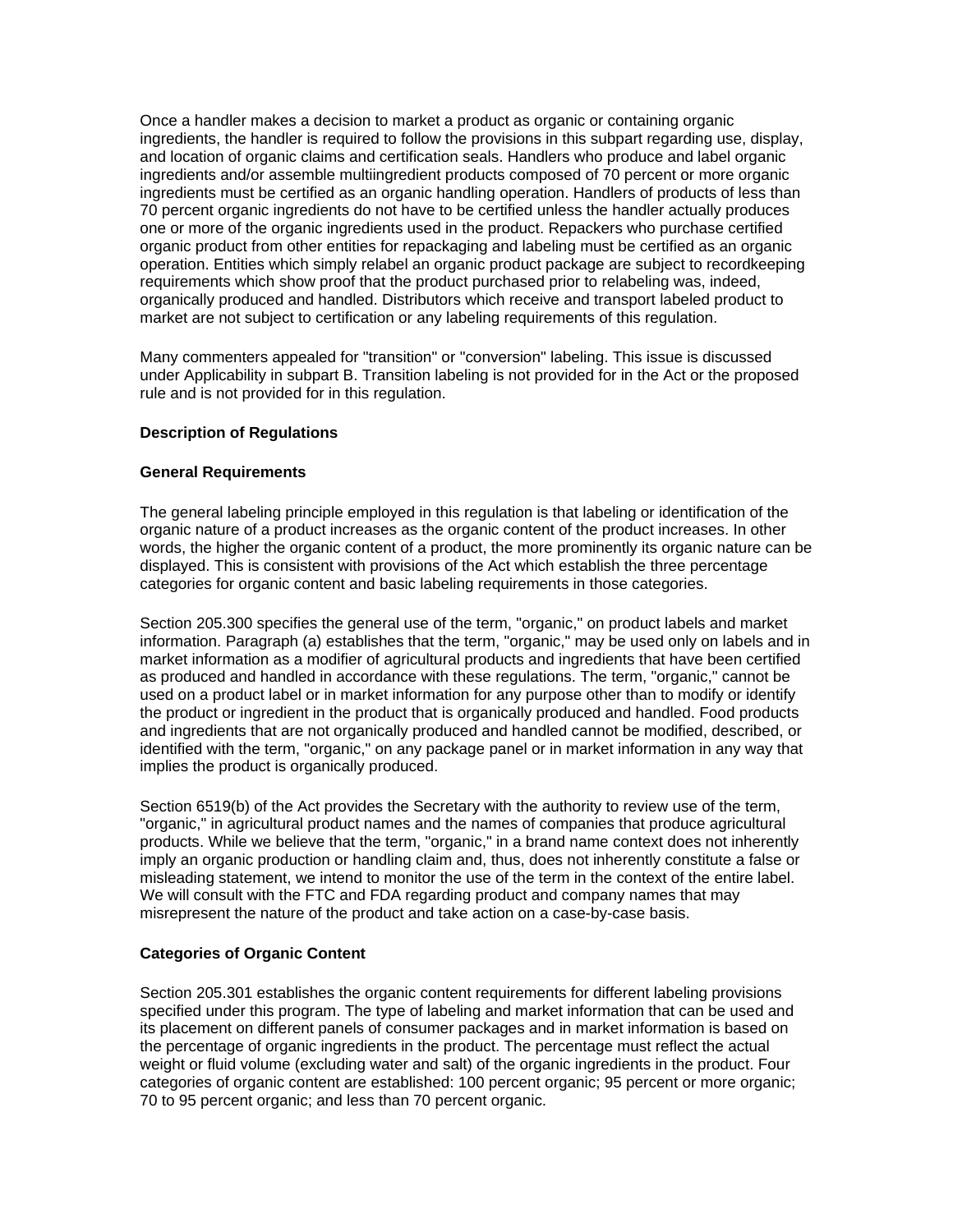# **100 Percent Organic**

For labeling and market information purposes, this regulation allows a "100 percent organic" label on: (1) agricultural products that are composed of a single ingredient such as raw, organically produced fruits and vegetables and (2) products composed of two or more organically produced ingredients, provided that the individual ingredients are, themselves, wholly organic and produced without any nonorganic ingredients or additives. Only processing aids which are, themselves, organically produced, may be used in the production of products labeled "100 percent organic." With the exception of the description phrase "100 percent" on the pdp, the labeling requirements for "100 percent organic" products are the same as requirements for 95 percent organic products specified in section 205.303.

# **Organic**

Products labeled or represented as "organic" must contain, by weight (excluding water and salt), at least 95 percent organically produced raw or processed agricultural product. The organic ingredients must be produced using production and handling practices pursuant to subpart C. Up to 5 percent of the ingredients may be nonagricultural substances (consistent with the National List) and, if not commercially available in organic form pursuant to section 205.201, nonorganic agricultural products and ingredients in minor amounts (hereinafter referred to as minor ingredients) (spices, flavors, colorings, oils, vitamins, minerals, accessory nutrients, incidental food additives). The nonorganic ingredients must not be produced using excluded methods, sewage sludge, or ionizing radiation.

# **Made with Organic Ingredients**

For labeling and market information purposes, the third category of agricultural products are multiingredient products containing by weight or fluid volume (excluding water and salt) between 70 and 95 percent organic agricultural ingredients. The organic ingredients must be produced in accordance with subpart C and subpart G. Such products may be labeled or represented as "made with organic (specified ingredients or food group(s))." By "specified," we mean the name of the agricultural product(s) or food group(s) forming the organic ingredient(s). Up to three organically produced ingredients or food groups may be named in the phrase.

If one or more food groups are specified in the phrase, all ingredients in the product which belong to the food group(s) identified on the label must be organically produced. For the purposes of this labeling, the following food groups may be identified as organically produced on a food package label: beans, fish, fruits, grains, herbs, meats, nuts, oils, poultry, seeds, spices, sweeteners, and vegetables. In addition, processed milk products (butter, cheese, yogurt, milk, sour creams, etc.) also may be identified as a "milk products" food group. For instance, a vegetable soup made with 85 percent organically produced and handled potatoes, tomatoes, peppers, celery, and onions may be labeled "soup made with organic potatoes, tomatoes, and peppers" or, alternatively, "soup made with organic vegetables." In the latter example, the soup may not contain nonorganic vegetables. For the purposes of this labeling provision, tomatoes are classified, according to food use, as a vegetable.

To qualify for this organic labeling, the nonorganic agricultural ingredients must be produced and handled without use of the first three prohibited practices specified in paragraph (f) of section 205.301, but may be produced or handled using practices prohibited in paragraphs (f)(4) through  $(f)(7)$ .

Because of the length of the labeling phrase "made with organic (specified ingredients or food group(s))," such products are referred to in this preamble as "made with..." products. The labeling requirements for "made with..." products are specified in section 205.304.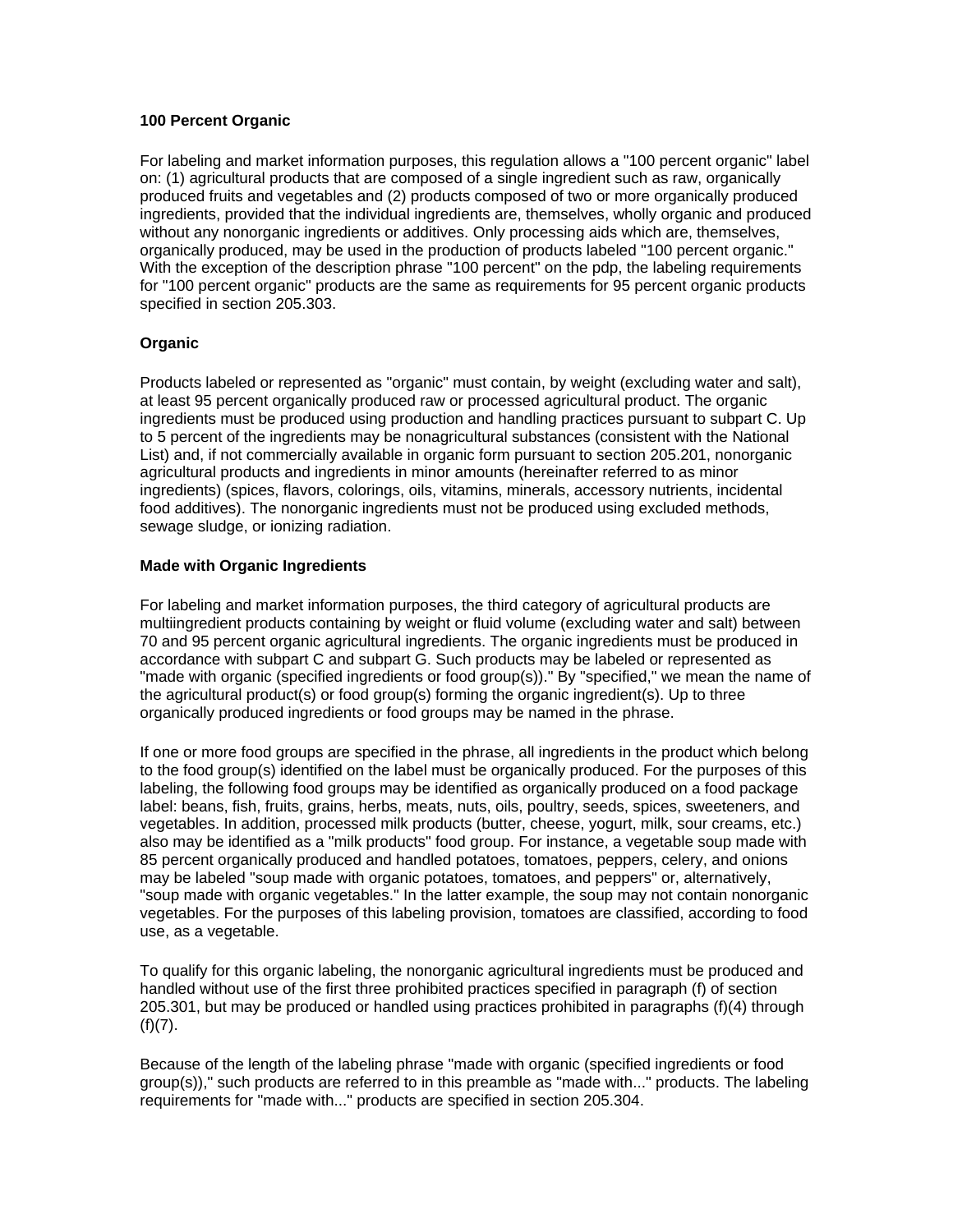# **Product With Less Than 70 Percent Organic Ingredients**

The final labeling category covers multiingredient products with less than 70 percent organic ingredients (by weight or fluid volume, excluding water and salt). The organic ingredients must be produced in accordance with subparts C and G. The remaining nonorganic ingredients may be produced, handled, and assembled without regard to these regulations (using prohibited substances and prohibited production and handling practices). Organic labeling of these products is limited to the information panel only as provided in section 205.305.

Products that fail to meet the requirements for one labeling category may be eligible for a lower labeling category. For example, if a product contains wholly organic ingredients but the product formulation requires a processing aid or less than 5 percent of a minor ingredient that does not exist in organic form, the product cannot be labeled "100 percent organic" and must be labeled as "organic." If a multiingredient product is 95 percent or more organic but contains a prohibited substance in the remaining 5 percent, the product cannot be labeled as "organic," because of the presence of the prohibited substance, but may be labeled as a "made with..." product. Further, a handler who produces a "100 percent organic" or "organic" product but chooses not to be certified under this program may only display the organic percentage on the information panel and label the ingredients as "organic" on the ingredient statement. The handler must comply with recordkeeping requirements in subpart E.

## **Livestock feed**

All agricultural ingredients used in raw and processed livestock feed that is labeled as "100 percent organic" and "organic" must be organically produced and handled in accordance with the requirements of these regulations. The difference between the two labels is that feed labeled as "100 percent organic" must be composed only of organically produced agricultural ingredients and may not contain nonorganic feed additives or supplements. The agricultural portion of livestock feed labeled as "organic" must contain only organically produced raw and processed agricultural ingredients and may contain feed additives and supplements in conformance with the requirements of section 205.237. Additionally, labeling of livestock feed containers must follow State livestock feed labeling laws.

## **Prohibited Practices**

The labeling of whole products or ingredients as organic is prohibited if those products or ingredients are produced using any of the following production or handling practices: (1) ingredients or processing aids produced using excluded methods; (2) ingredients that have been produced using applications of sewage sludge; (3) ingredients that have been processed with ionizing radiation; (4) synthetic substances not on the National List; (5) sulfites, nitrates, or nitrites added to or used in processing of an organic product in addition to those substances occurring naturally in a commodity (except the use of sulfites in the production of wine); (6) use of the phrase, "organic when available," or similar statement on labels or in market information when referring to products composed of nonorganic ingredients used in place of specified organic ingredients; and (7) labeling as "organic" any product containing both organic and nonorganic forms of an ingredient specified as "organic" on the label.

These seven prohibitions apply to the four labeling categories of products and are not individually repeated as prohibited practices in the following sections. Table 1, Prohibited Production and Handling Practices for Organic Labeling, shows how use of the seven prohibited practices affects the labeling of organically produced products and ingredients used in those products.

# **TABLE 1: PROHIBITED PRODUCTION AND HANDLING PRACTICES FOR LABELING CATEGORIES**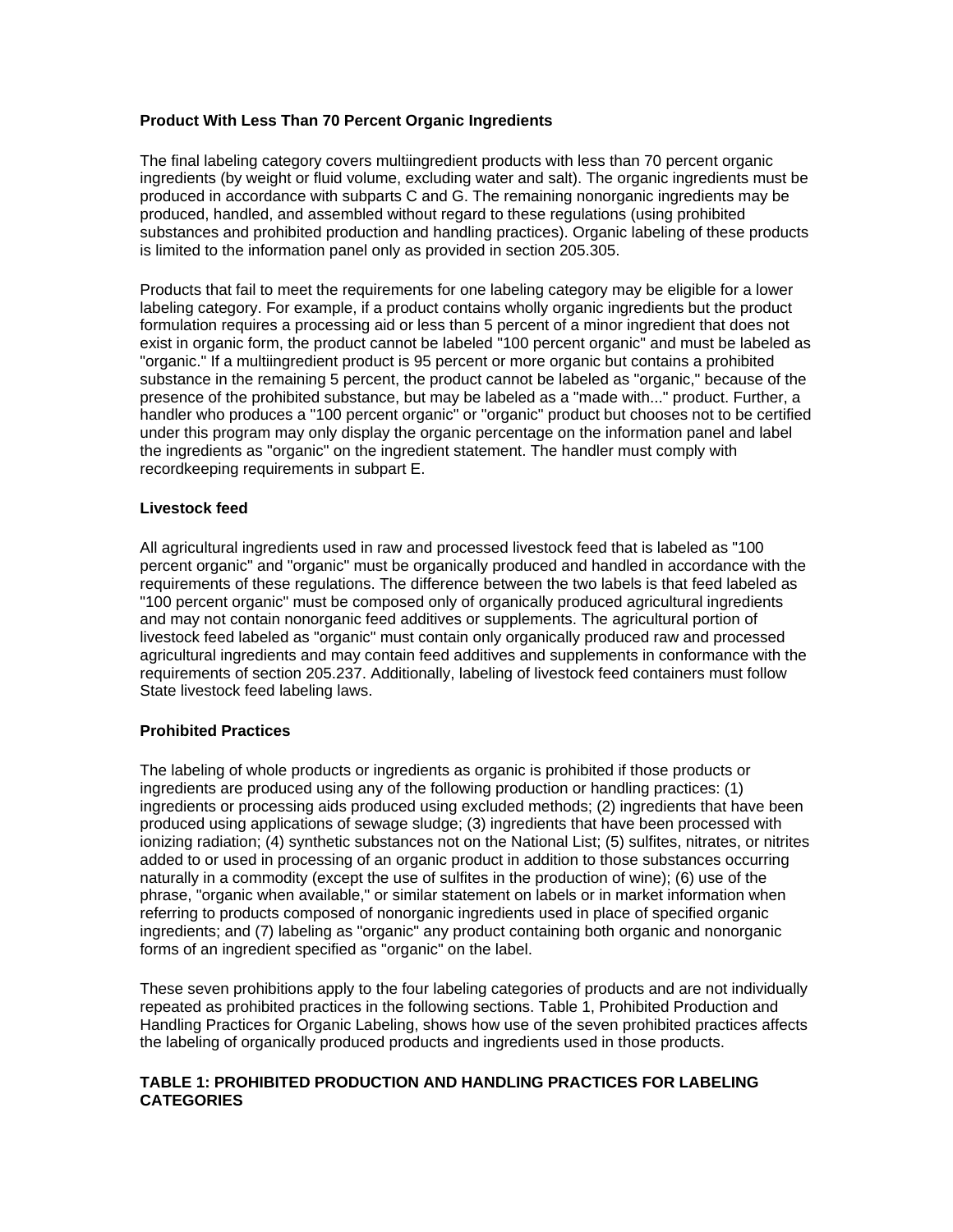| Organic and use label                                                  | Use<br>excluded<br>methods | Use<br>sewage<br>sludge | Use<br>ionizing<br>radiation | Use<br>substances<br>not on<br>National<br>List | Contain<br>added<br>sulfites,<br>nitrates,<br>nitrites | Use<br>nonorganic<br>ingredients<br>and label<br>"when<br>available" | Use both<br>organic and<br>nonorganic<br>forms of<br>same<br>ingredient |
|------------------------------------------------------------------------|----------------------------|-------------------------|------------------------------|-------------------------------------------------|--------------------------------------------------------|----------------------------------------------------------------------|-------------------------------------------------------------------------|
| "100 percent organic"<br>Single/multiingredients<br>completely organic | NO                         | NO                      | NO                           | NO                                              | N <sub>O</sub>                                         | N <sub>O</sub>                                                       | NO                                                                      |
| "Organic"                                                              |                            |                         |                              |                                                 |                                                        |                                                                      |                                                                         |
| Organic ingredients<br>$(95% \text{ or more})$                         | NO                         | NO <sub></sub>          | NO                           | NO <sub></sub>                                  | NO                                                     | NO                                                                   | NO                                                                      |
| Nonorganic ingredients<br>$(5% \text{ or less})$                       | NO                         | NO <sub></sub>          | NO                           | NO                                              | NO                                                     | NO                                                                   | N <sub>O</sub>                                                          |
| "Made with organic<br>ingredients"                                     |                            |                         |                              |                                                 |                                                        |                                                                      |                                                                         |
| Organic ingredients<br>$(70-95%)$                                      | NO                         | NO                      | NO                           | NO <sub></sub>                                  | NO-<br>except<br>wine                                  | NO                                                                   | N <sub>O</sub>                                                          |
| Nonorganic ingredients<br>$(30\% \text{ or less})$                     | NO                         | NO <sub></sub>          | NO <sub></sub>               | OK                                              | OK                                                     | $NA*$                                                                | $NA*$                                                                   |
| Less-than 70% organic<br>ingredients                                   |                            |                         |                              |                                                 |                                                        |                                                                      |                                                                         |
| Organic Ingredients<br>$(30\% \text{ or less})$                        | NO                         | NO                      | NO                           | NO                                              | NO-<br>except<br>wine                                  | NO                                                                   | NO                                                                      |
| Nonorganic Ingredients<br>$(70\% \text{ or more})$                     | OK                         | OK                      | OK                           | OK                                              | OK                                                     | $NA*$                                                                | $NA*$                                                                   |

\* Not applicable, provided that the nonorganic ingredient is not labeled as "organic" on the ingredient statement and is not counted in the calculation of the product's organic percentage.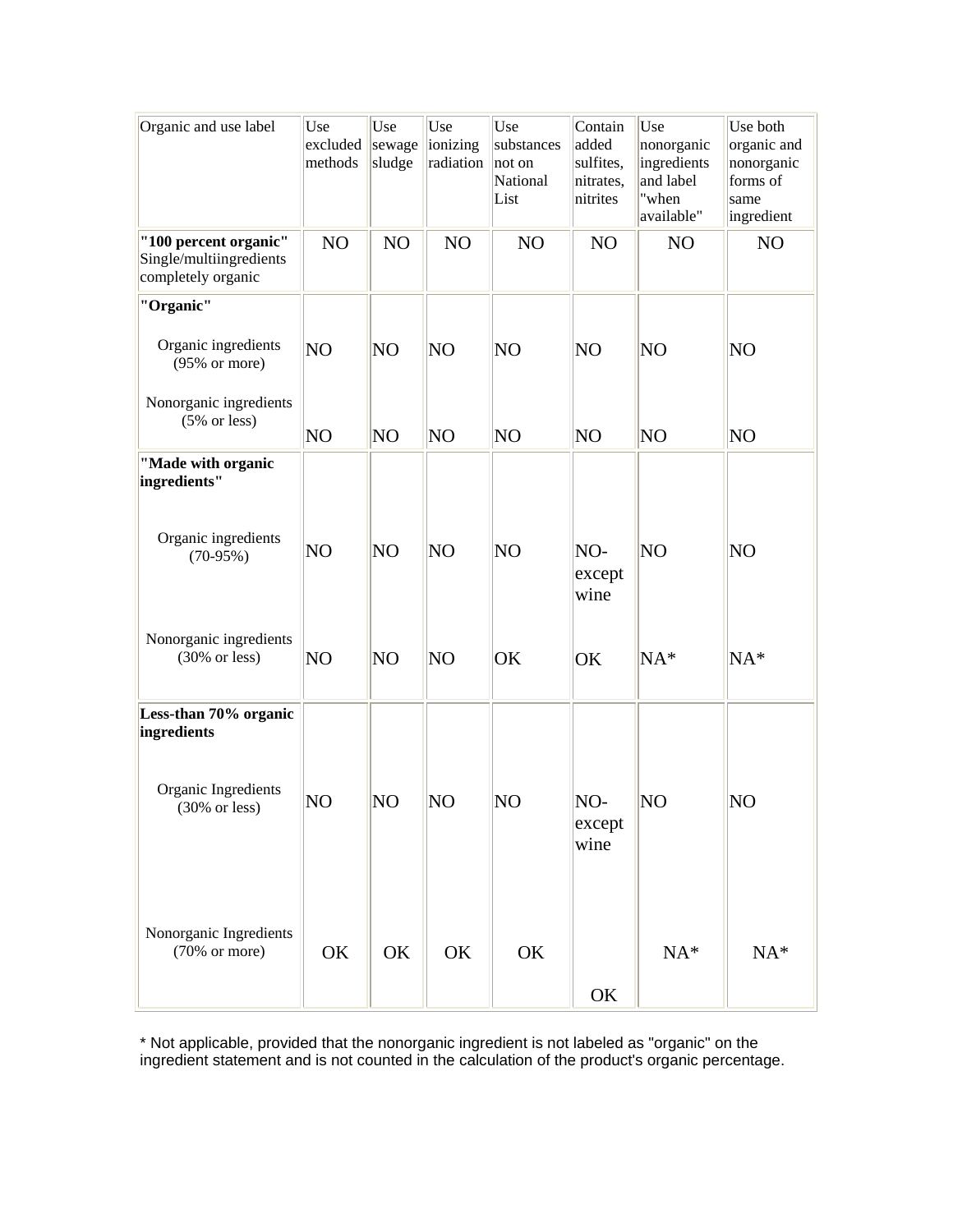# **Calculating the Percentage of Organic Ingredients**

Section 205.302 specifies procedures for calculating the percentage, by weight or fluid volume, of organically produced ingredients in an agricultural product labeled or represented as "organic." The calculation is made by the handler at the time the finished product is assembled.

The organic percentage of liquid products and liquid ingredients is determined based on the fluid volume of the product and ingredients (excluding water and salt). When a product is identified on the pdp or the information panel as being reconstituted with water from a concentrate, the organic content is calculated on the basis of a single-strength concentration.

For products that contain organically produced dry and liquid ingredients, the percentage of total organic ingredients is based on the combined weight of the dry organic ingredient(s) and the weight of the liquid organic ingredient(s) (excluding water and salt). For example, a product may be made using organically produced vegetable oils or grain oils or contain organic liquid flavoring extracts in addition to other organic and nonorganic ingredients. In such cases, the weight of the liquid organic oils or flavoring extracts, less any added water and salt, would be added to other solid organic ingredients in the product, and their combined weight would be the basis for calculating the percentage of organic ingredients.

At the discretion of the handler, the total percentage of all organic ingredients in a food product may be displayed on any package panel of the product with the phrase, "contains X percent organic ingredients," or a similar phrase. If the total percentage is a fraction, it must be rounded down to the nearest whole number. The percentage of each organic ingredient is not required to be displayed in the ingredient statement.

A certified operation that produces organic product may contract with another operation to repackage and/or relabel the product in consumer packages. In such cases, the repacker or relabeler may use information provided by the certified operation to determine the percentage of organic ingredients and properly label the organic product package consistent with the requirements of this subpart.

## **Labeling "100 Percent Organic" and "Organic" Products**

Section 205.303 includes optional, required, and prohibited practices for labeling agricultural products that are "100 percent organic" or "organic." Products that are composed of wholly organic ingredients may be identified with the label statement, "100 percent organic," on any package panel. Products composed of between 95 and 100 percent organic ingredients may be identified with the label statement "organic" on any package panel, and the handler must identify each organic ingredient in the ingredient statement.

The handler may display the following information on the pdp, the information panel, and any other part of the package and in market information representing the product: (1) the term, "100 percent organic" or "organic," as applicable to the content of the product; and (2) for products labeled "organic," the percentage of organic ingredients in the product. The size of the percentage statement must not exceed one-half the size of the largest type size on the panel on which the statement is displayed. It also must appear in its entirety in the same type size, style, and color without highlighting; (3) the USDA seal; and (4) the seal, logo, or other identifying mark of the certifying agent (hereafter referred to as "seal or logo") which certified the handler of the finished product. The seals or logos of other certifying agents which certified organic raw materials or organic ingredients used in the product also may be displayed, at the discretion of the finished product handler. If multiple organic ingredients are identified on the ingredient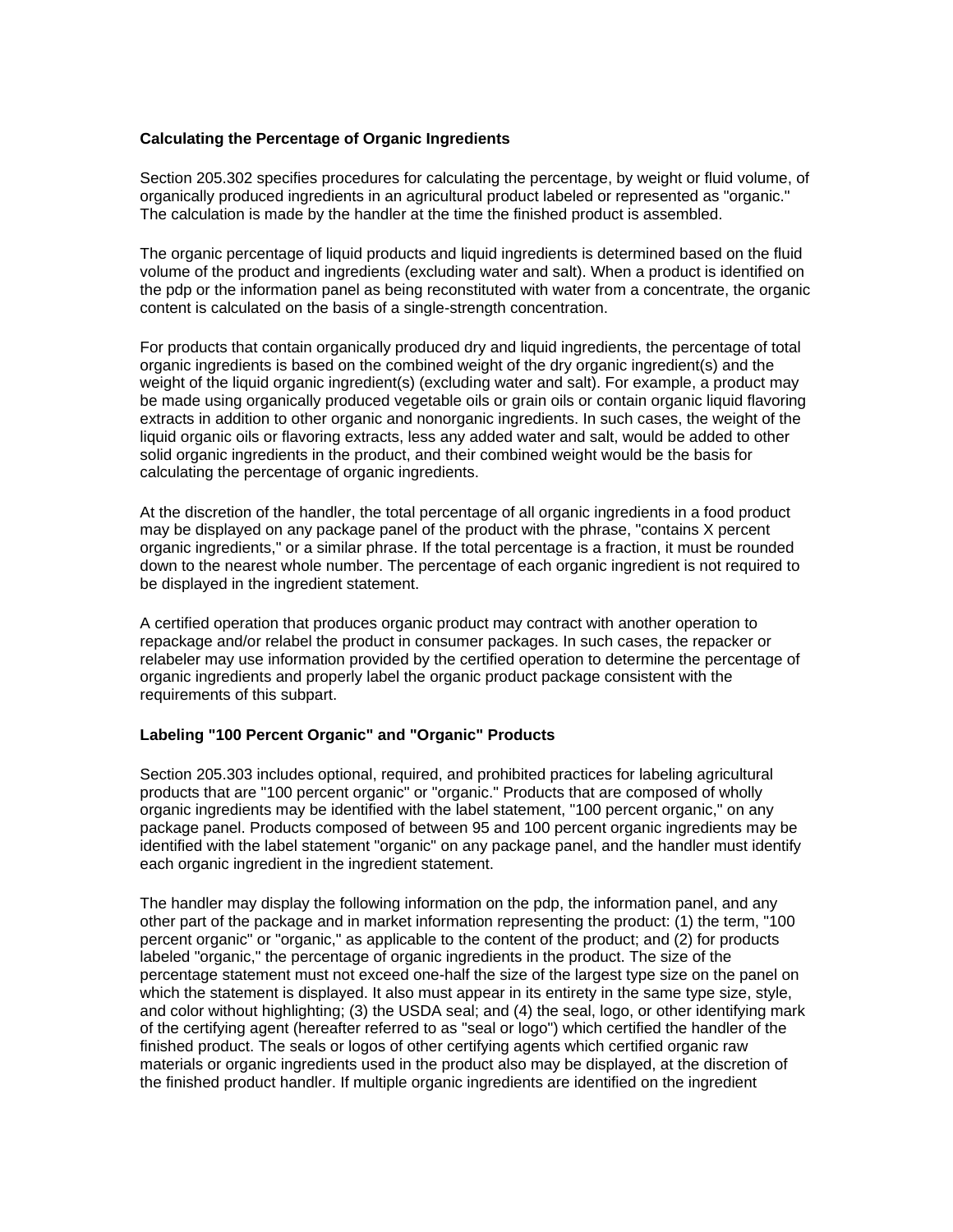statement, the handler of the finished product that combined the various organic ingredients must maintain documentation, pursuant to subpart B of this regulation.

While certifying agent identifications can appear on the package with the USDA seal, they may not appear larger than the USDA seal on the package. There is no restriction on the size of the USDA seal as it may appear on any panel of a packaged product, provided that display of the Seal conforms with the labeling requirements of FDA and FSIS.

If a product is labeled as "100 percent organic" the ingredients may be identified with the term, "organic," but will not have to be so labeled because it is assumed from the 100 percent label that all ingredients are organic. For 95 percent-plus products, each organically produced ingredient listed in the ingredient statement must be identified with the term, "organic," or an asterisk or other mark to indicate that the ingredient is organically produced. Water and salt cannot be identified as "organic" in the ingredient statement.

The handler of these products also must display on the information panel the name of the certifying agent which certified the handling operation that produced the finished product. The handler may include the business address, Internet address, or telephone number of the certifying agent. This information must be placed below or otherwise near the manufacturer or distributor's name.

#### **Labeling Products "Made with Organic (specified ingredients or food group(s))"**

With regard to agricultural products "made with..."--those products containing between 70 and 95 percent organic ingredients--this rule establishes, in section 205.304, the following optional, required, and prohibited labeling practices.

Under optional practices, the "made with..." statement is used to identify the organically produced ingredients in the product. The statement may be placed on the pdp and other panels of the package. The same statement can also be used in market information representing the product. However, the following restrictions are placed on the statement: (1) the statement may list up to three ingredients or food group commodities that are in the product; (2) the individually specified ingredients and all ingredients in a labeled food group must be organically produced and must be identified as "organic" in the ingredient statement on the package's information panel; (3) the statement cannot appear in print that is larger than one half (50 percent) of the size of the largest print or type appearing on the pdp; and (4) The statement and optional display of the product's organic percentage must appear in their entirety in the same type size, style, and color without highlighting.

The following food groups can be specified in the "made with" labeling statement: fish, fruits, grains, herbs, meats, nuts, oils, poultry, seeds, spices, sweeteners, and vegetables. In addition, organically produced and processed butter, cheeses, yogurt, milk, sour cream, etc., may be identified as a "milk products" food group. For the purposes of this labeling, tomatoes are considered as vegetables, based on their use in a product. As noted immediately above, all of a product's ingredients that are in the specified food group(s) must be organically produced.

Display of the "made with.." statement on other panels must be similarly consistent with the size of print used on those panels. These restrictions are in accordance with FDA labeling requirements and similar to the recommendations of the National Organic Standards Board (NOSB). This provision helps assure that the "made with..." statement is not displayed in such a manner as to misrepresent the actual organic composition of the product.

The USDA seal may not be displayed on the pdp of products labeled "made with organic ingredients." However, at the handler's option and consistent with any contract agreement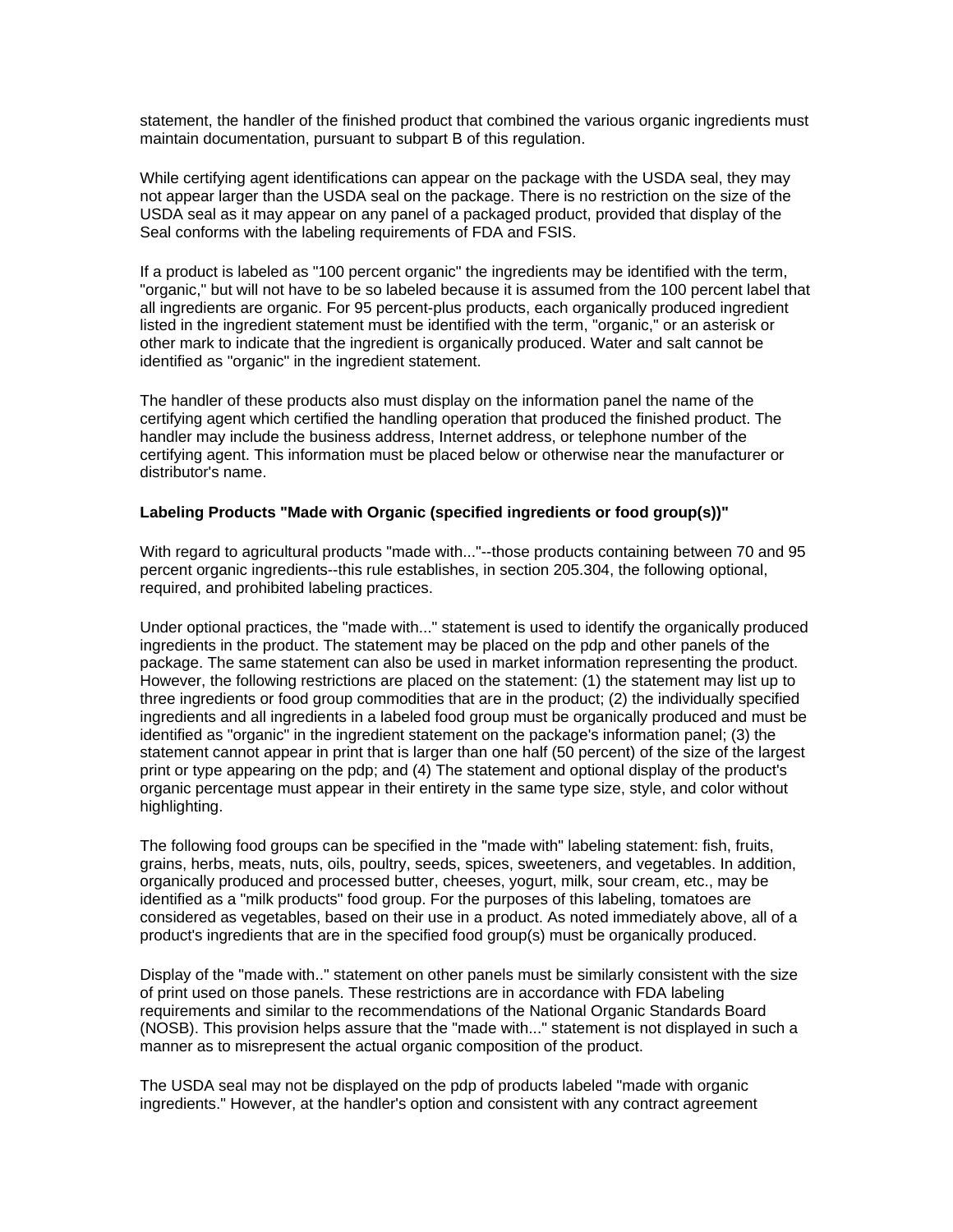between the organic producer or handler and the certifying agent, the certifying agent's seal or logo may be displayed on the pdp and other package panels.

Packages of "made with..." products may display on the pdp, information panel, or any package panel, the total percentage of organic ingredients in the product. Any organically produced ingredient, including any ingredient that is a member of a food group listed on the "made with..." statement, must be identified in the ingredient statement with the term, "organic." Alternatively, an asterisk or other mark may be placed beside each organically produced ingredient in the ingredients statement with an explanation that the mark indicates the ingredient is organically produced.

The name of the certifying agent which certified the handler of the finished product must be displayed below or otherwise near the manufacturer or distributor's name. The statement may include the phrase, "Certified organic by..." or "Ingredients certified as organically produced by...." to help distinguish the certifying agent from the manufacturer or distributor. The handler may include the business address, Internet address, or telephone number of the certifying agent which certified the handler of the finished product.

If the percentage of organic ingredients in the product is displayed, the handler who affixes the label to the product package is responsible for determining the percentage. The handler may use information provided by the certified operation in determining the percentage. As part of the certifying agent's annual certification of the handler, the certifier must verify the calculation and labeling of packages.

#### **Labeling Products with Less Than 70 Percent Organic Ingredients**

Section 205.305 covers the final labeling category of packaged multiingredient agricultural products containing less than 70 percent organic ingredients.

Handlers of "less than 70 percent" multiingredient products, who choose to declare the organic nature of their product, may do so only in the ingredient statement by identifying the organically produced ingredients with the term, "organic," or with an asterisk or other mark. If the handler identifies the ingredients that are organically produced, the handler also may declare the percentage of organic content in the product. The percentage may only be placed on the information panel so that it can be viewed in relation to the ingredient statement.

Processed products composed of less than 70 percent organic content cannot display the USDA seal or any certifying agent's organic certification seal or logo anywhere on the product package or in market information.

Handlers of such products are subject to this regulation in the following ways. Those handlers who only purchase organic and nonorganic ingredients and assemble a finished product of less than 70 percent organic content do not have to be certified as organic handlers. However, they are responsible for appropriate handling and storage of the organic ingredients (section 205.101(a)(3)) and for maintaining records verifying the organic certification of the ingredients used in the product (section 205.101(c)). To the extent that the packaging process includes affixing the label to finished product package, those handlers are responsible for meeting the labeling requirements of this subpart. The nonorganic ingredients may be produced, handled, and assembled without regard to the requirements of this part.

Table 2, Labeling Consumer Product Packages, provides a summary of the required and prohibited labeling practices for the four labeling categories.

# **TABLE 2: LABELING CONSUMER PRODUCT PACKAGES**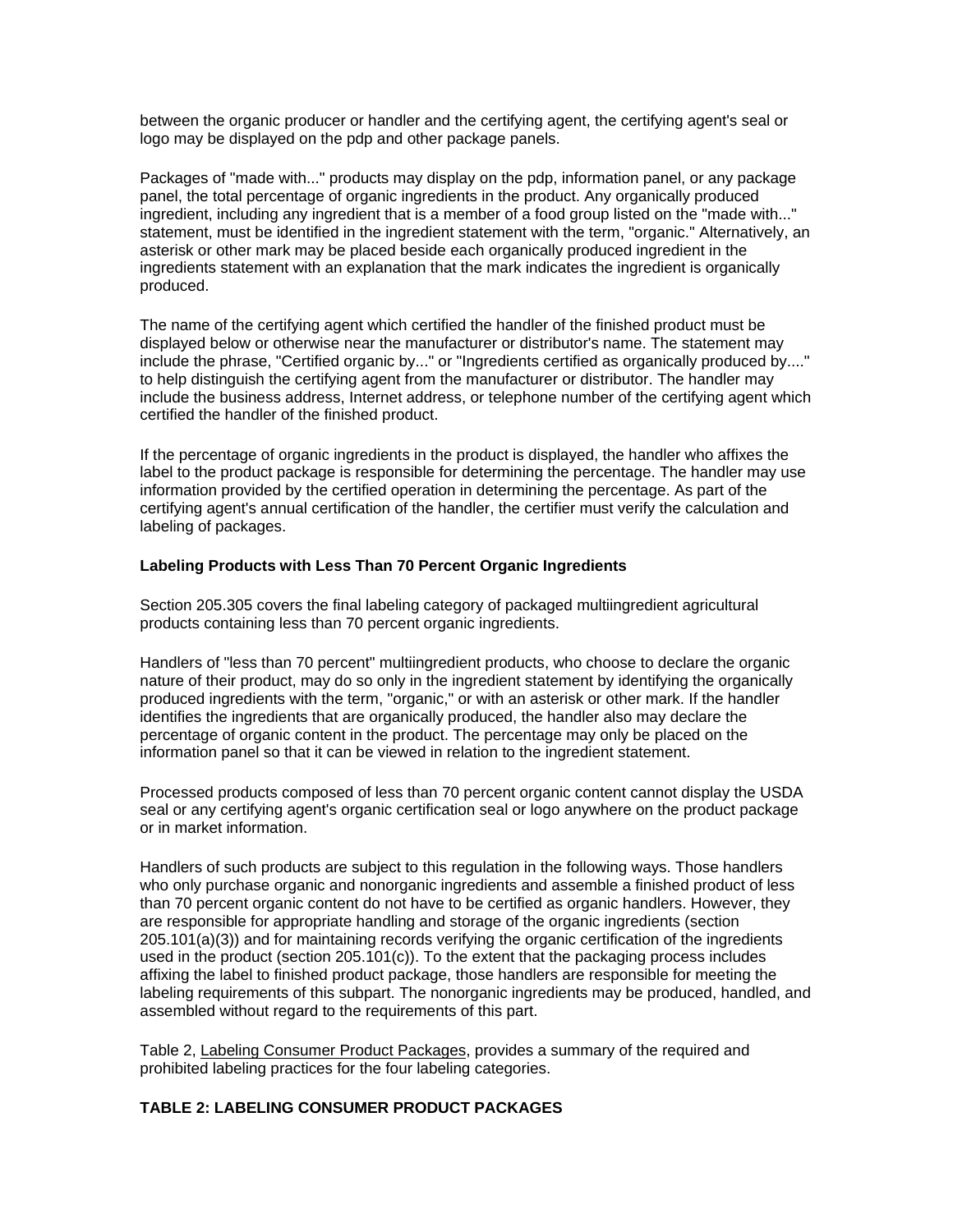| Labeling category Principle                                                                 | display panel                                                                                       | <b>Information panel</b>                                                                    | <b>Ingredient statement</b>                                                                         | Other package<br>panels                                                      |
|---------------------------------------------------------------------------------------------|-----------------------------------------------------------------------------------------------------|---------------------------------------------------------------------------------------------|-----------------------------------------------------------------------------------------------------|------------------------------------------------------------------------------|
| "100 percent<br>Organic"<br>(Entirely<br>organic; whole, raw<br>or processed                | "100 percent<br>organic"<br>(optional)<br>USDA seal and                                             | "100% organic"<br>(optional)                                                                | If multiingredient<br>product, identify each<br>ingredient as "organic"<br>(optional)               | "100 percent<br>organic"<br>(optional)                                       |
| product)                                                                                    | certifying agent<br>seal(s) (optional)                                                              | Certifying agent name<br>(required);<br>business/Internet<br>address, tele. #<br>(optional) |                                                                                                     | USDA seal and<br>certifying agent<br>seal(s) (optional)                      |
| "Organic"                                                                                   | "Organic" (plus<br>product name)                                                                    | "X % organic"<br>(optional)                                                                 | Identify organic<br>ingredients as "organic"                                                        | X% organic"<br>(optional)                                                    |
| $(95\% \text{ or more})$<br>organic<br>ingredients)                                         | (optional)<br>"X% organic"<br>(optional)<br>USDA seal and<br>certifying agent<br>seal(s) (optional) | Certifying agent name<br>(required);<br>business/Internet<br>address, tele. #<br>(optional) | (required if other<br>organic labeling is<br>shown)                                                 | USDA seal and<br>certifying agent<br>seal(s) (optional)                      |
| "Made with<br>Organic<br>Ingredients"<br>(70 to 95% organic food group(s))"<br>ingredients) | "made with<br>organic<br>(ingredients or<br>(optional)                                              | "X % organic<br>ingredients" (optional)<br>Certifying agent name<br>(required);             | Identify organic<br>ingredients as "organic"<br>(required if other<br>organic labeling is<br>shown) | "made with<br>organic<br>(ingredients or<br>food $group(s))$ "<br>(optional) |
|                                                                                             | "X % organic"<br>(optional)                                                                         | business/Internet<br>address, tele. #<br>(optional)                                         |                                                                                                     | "X % organic"<br>(optional)                                                  |
|                                                                                             | Certifying agent<br>seal of final<br>product handler<br>(optional)                                  | Prohibited: USDA seal                                                                       |                                                                                                     | Certifying agent<br>seal of final<br>product handler<br>(optional)           |
|                                                                                             | Prohibited:<br><b>USDA</b> seal                                                                     |                                                                                             |                                                                                                     | Prohibited:<br><b>USDA</b> seal                                              |
| Less-than 70%<br>organic ingredients reference to                                           | Prohibited: Any<br>organic content<br>of product                                                    | "X % organic"<br>(optional)                                                                 | Identify organic<br>ingredients as "organic"<br>(optional) (required if<br>% organic is displayed)  | Prohibited:<br>USDA seal &<br>certifying agent<br>seal                       |
|                                                                                             | Prohibited:<br>USDA seal &<br>certifying agent<br>seal                                              | Prohibited: USDA seal<br>& certifying agent seal                                            |                                                                                                     |                                                                              |

Misrepresentation in Labeling of Organic Products. The labeling requirements of this final rule are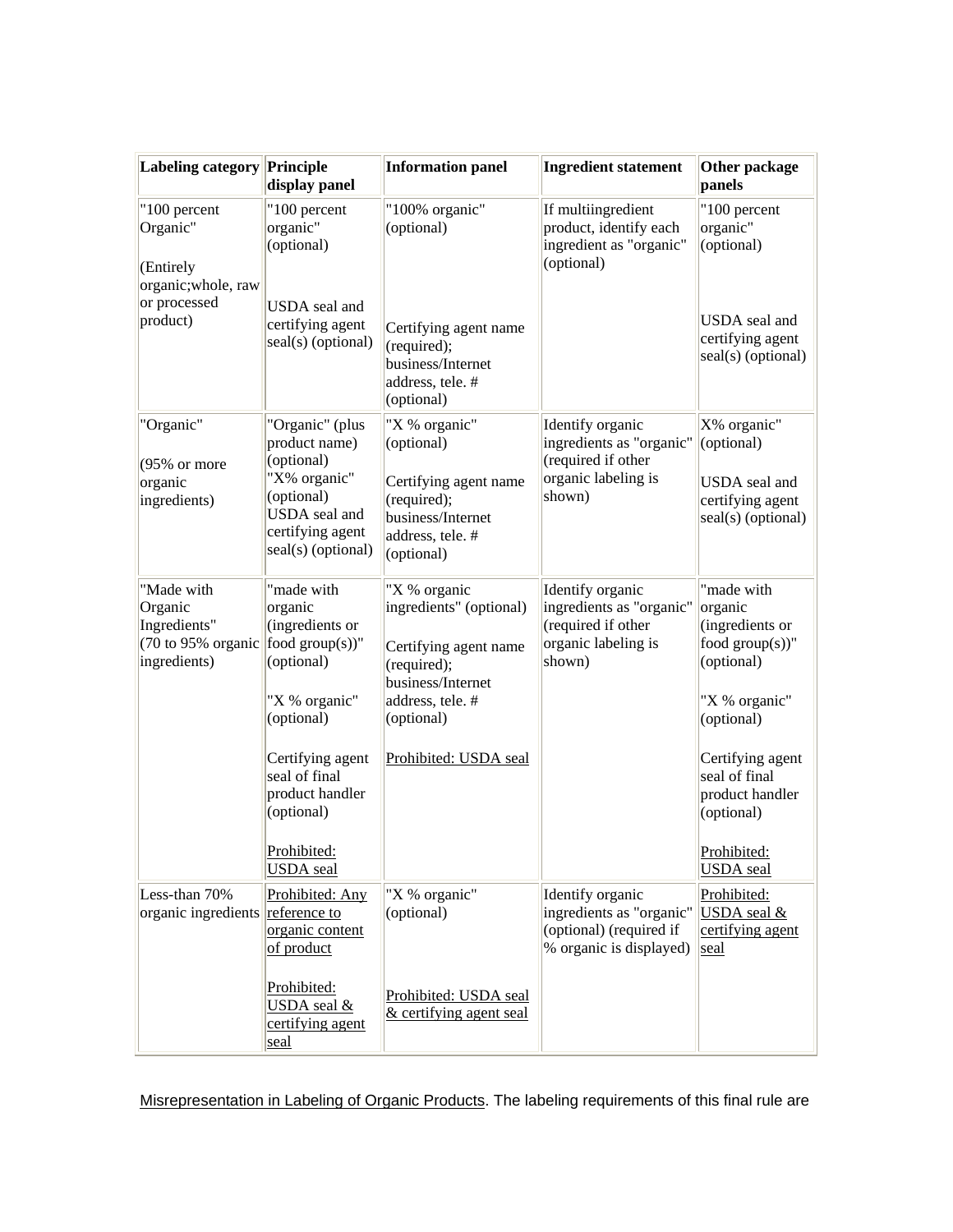intended to assure that the term, "organic," and other similar terms or phrases are not used on a product package or in marketing information in a way that misleads consumers as to the contents of the package. Thus, we intend to monitor the use of the term, "organic," and other similar terms and phrases. If terms or phrases are used on product packages to represent "organic" when the products are not produced to the requirements of this regulation, we will proceed to restrict their use.

Handlers may not qualify or modify the term, "organic," using adjectives such as, "pure" or "healthy," e.g., "pure organic beef" or "healthy organic celery." The term, "organic," is used in labeling to indicate a certified system of agricultural production and handling. Terms such as "pure," "healthy," and other similar adjectives attribute hygienic, compositional, or nutritional characteristics to products. Use of such adjectives may misrepresent products produced under the organic system of agriculture as having special qualities as a result of being produced under the organic system. Furthermore, use of such adjectives would incorrectly imply that products labeled in this manner are different from other organic products that are not so labeled.

Moreover, "pure," "healthy," and other similar terms are regulated by FDA and FSIS. These terms may be used only in accordance with the labeling requirements of FDA and FSIS. The prohibition on use of these terms to modify "organic" does not otherwise preclude their use in other labeling statements as long as such statements are in accordance with other applicable regulations. Representations made in market information for organic products are also subject to the requirements and restrictions of other Federal statutes and applicable regulations, including the Federal Trade Commission Act, 15 U.S.C. 45 et seq.

# **Labeling Organically Produced Livestock Feed Products**

New section 205.306 is added to provide for labeling of the two categories of livestock feed that are organically produced under this regulation. Feed labeled "100 percent organic" may contain only organically produced agricultural product. Such feed must not contain feed additives, supplements, or synthetic substances. Feed labeled "organic" must contain only organically produced agricultural products and may contain feed additives and supplements in accordance with section 205.237, Livestock Feed, and section 205.603 of the National List. This rule does not limit the percentage of such additives and supplements in organic feed products, which may be required under various State laws.

Livestock feed labeled "100 percent organic" and "organic" may, at the handler's option, display the USDA seal and the seal or logo of the certifying agent. The organic ingredients listed on the ingredient statement may be identified with the word, "organic," or other reference mark. The name of the certifying agent must be displayed on the information panel. The business address, Internet address, and other contact information for the certifying agent may be displayed. These are the only labeling options to indicate that livestock feed that is organically produced.

## **Labeling of Products Shipped in International Markets**

Domestically produced organic products intended for export may be labeled to meet the requirements of the country of destination or any labeling requirements specified by a particular foreign buyer. For instance, a product label may require a statement that the product has been certified to, or meets, certain European Union (EU) organic standards. Such factual statements regarding the organic nature of the product are permitted. However, those packages must be exported and cannot be sold in the United States with such a statement on the label because the statement indicates certification to standards other than are required under this program. As a safeguard for this requirement, we require that shipping containers and bills of lading for such exported products display the statement, "for export only," in bold letters. Handlers also are expected to maintain records, such as bills of lading and U.S. Customs Service documentation,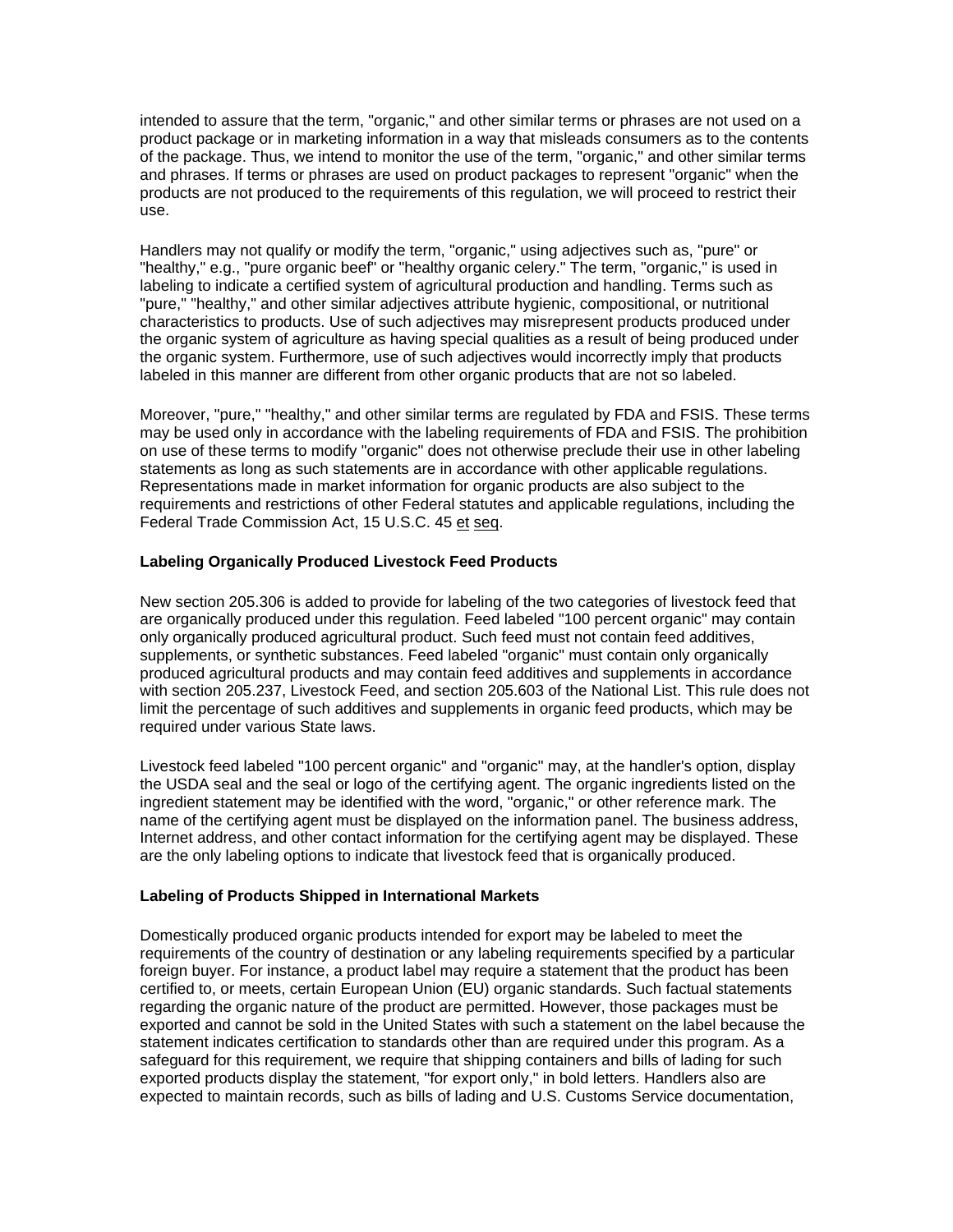showing export of the products. Only products which have been certified and labeled in accordance with the requirements of the NOP may be shipped to international markets without marking the shipping containers "for export only."

Organically produced products imported into the United States must be labeled in accordance with the requirements of this subpart. Labeling and market representation of the product cannot imply that the product is also certified to other organic standards or requirements that differ from this national program.

# **Labeling Nonretail Containers**

Section 205.307 provides for labeling nonretail containers used to ship or store raw or processed organic agricultural products that are labeled "100 percent organic," "organic," and "made with organic..." Labeling nonretail containers as containing organically produced product should provide for easy identification of the product to help prevent commingling with nonorganic product or handling of the product which would destroy the organic nature of the product (fumigation, etc.). These labeling provisions are not intended for shipping or storage containers that also are used in displays at the point of retail sale. Retail containers must meet labeling provisions specified in section 205.307.

Containers used only for shipping and storage of any organic product labeled as containing 70 percent or more organic content may, at the handler's discretion, display the following information: (1) the name and contact information of the certifying agent which certified the handler of the finished product; (2) the term, "organic," modifying the product name; (3) any special handling instructions that must be followed to maintain the organic integrity of the product; and (4) the USDA seal and the appropriate certifying agent seal. This information is available to handlers if they believe display of the information helps ensure special handling or storage practices which are consistent with organic practices.

Containers used for shipping and storage of organic product must display a production lot number if such a number is used in the processing and handling of the product. Much of this information may overlap information that the handler normally affixes to shipping and storage containers or information that is required under other Federal labeling regulations. There are no restrictions on size or display of the term, "organic," or the certifying agent seal unless required by other Federal or State statutes.

# **Labeling Products at the Point of Retail Sale**

Section 205.308 applies to organically produced "100 percent organic" and "organic" products that are not packaged prior to sale and are presented in a manner which allows the consumer to select the quantity of the product purchased.

The terms, "100 percent organic" and "organic," as applicable, may be used to modify the name of the product in retail displays, labeling, and market information. The ingredient statement of a product labeled "organic" displayed at retail sale must identify the organic ingredients. If the product is prepared in a certified facility, the retail materials may also display the USDA seal and the seal or logo of the certifying agent. If shown, the certifying agent seal must not be larger than the USDA seal.

Section 205.309 addresses "made with..." products that are not packaged prior to sale and are presented in a manner which allows the consumer to select the quantity of the product purchased. These products include, but are not limited to, multiingredient products containing between 70 and 95 percent organic ingredients. The "made with..." label may be used to modify the name of the product in retail displays, labeling, and market information. Up to three organic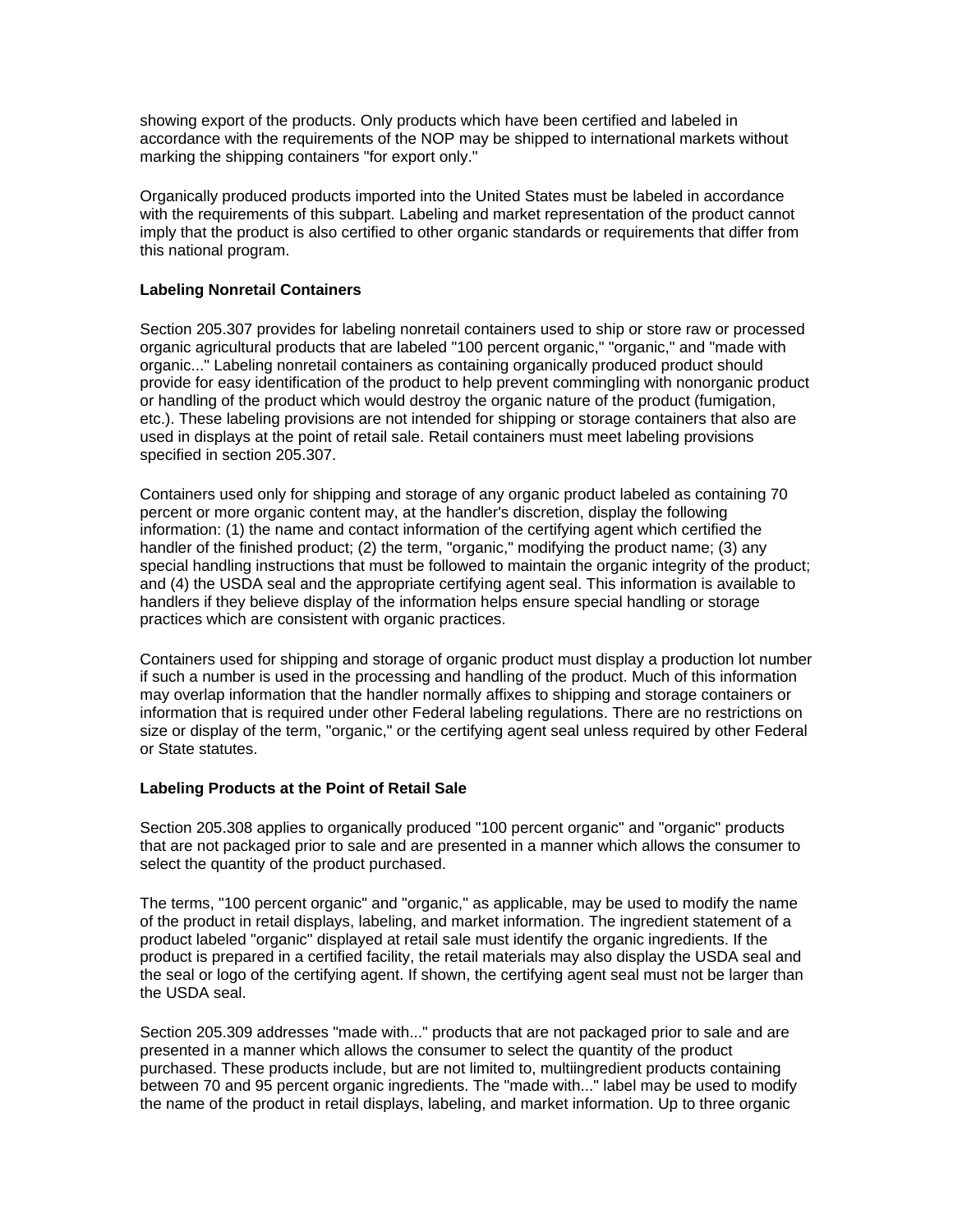ingredients or food groups may be identified in the statement. If such statement is declared in market information at the point of retail sale, the ingredient statement and market information must identify the organic ingredients. Retail display and market information of bulk products cannot display the USDA seal but may, if the product is prepared in a certified facility, display the seal or logo of the certifying agent which certified the finished product. The certifying agent's seal or logo may be displayed at the option of the retail food establishment.

Products containing less than 70 percent organic ingredients may not be identified as organic or containing organic ingredients at retail sale. The USDA seal and any certifying agent seal or logo may not be displayed for such products.

# **Labeling Products Produced in Exempt or Excluded Operations**

Section 205.310 provides limited organic labeling provisions for organic product produced or handled on exempt and excluded operations. Such operations would include retail food establishments, certain manufacturing facilities, and production and handling operations with annual organic sales of less the \$5,000. These operations are discussed more thoroughly in subpart B, Applicability.

Any such operation that is exempt or excluded from certification or which chooses not to be certified may not label its organically produced products in a way which indicates that the operation has been certified as organic. Exempt producers may market whole, raw organic product directly to consumers, for example, at a farmers market or roadside stand as "organic apples" or "organic tomatoes." Exempt producers may market their products to retail food establishments for resale to consumers. However, no terms may be used which indicate that such products are "certified" as organic. Finally, exempt organic producers cannot sell their product to a handler for use as an ingredient or for processing into an ingredient that is labeled as organic on the information panel.

These provisions are truth in labeling provisions because display of a certification seal indicates that the product has been certified. We believe this requirement helps differentiate between certified and uncertified products and helps maintain the integrity of certified products while providing organic labeling opportunities for exempt and excluded operations.

## **USDA Organic Seal**

This final rule establishes a USDA seal that can be placed on consumer packages, displayed at retail food establishments, and used in market information to show that certified organic products have been produced and handled in accordance with these regulations. The USDA seal can only be used to identify raw and processed products that are certified as organically produced. It cannot be used for products labeled as "made with organic ingredients" (70 to 95 percent organic ingredients) or on products with less than 70 percent organic ingredients.

The USDA seal is composed of an outer circle around two interior half circles with an overlay of the words "USDA Organic." When used, the USDA seal must be the same form and design as shown in figure 1 of section 205.311 of this regulation. The USDA seal must be printed legibly and conspicuously. On consumer packages, retail displays, and labeling and market information, the USDA seal should be printed on a white background in earth tones with a brown outer circle and separate interior half circles of white (upper) and green (lower). The term, "USDA," must appear in green on the white half circle. The term, "organic," must appear in white on the green half circle. The handler may print the USDA seal in black and white, using black in the place of green and brown. Size permitting, the green (or black) lower half circle may have four light lines running from left to right and disappearing at the right horizon, to resemble a cultivated field. The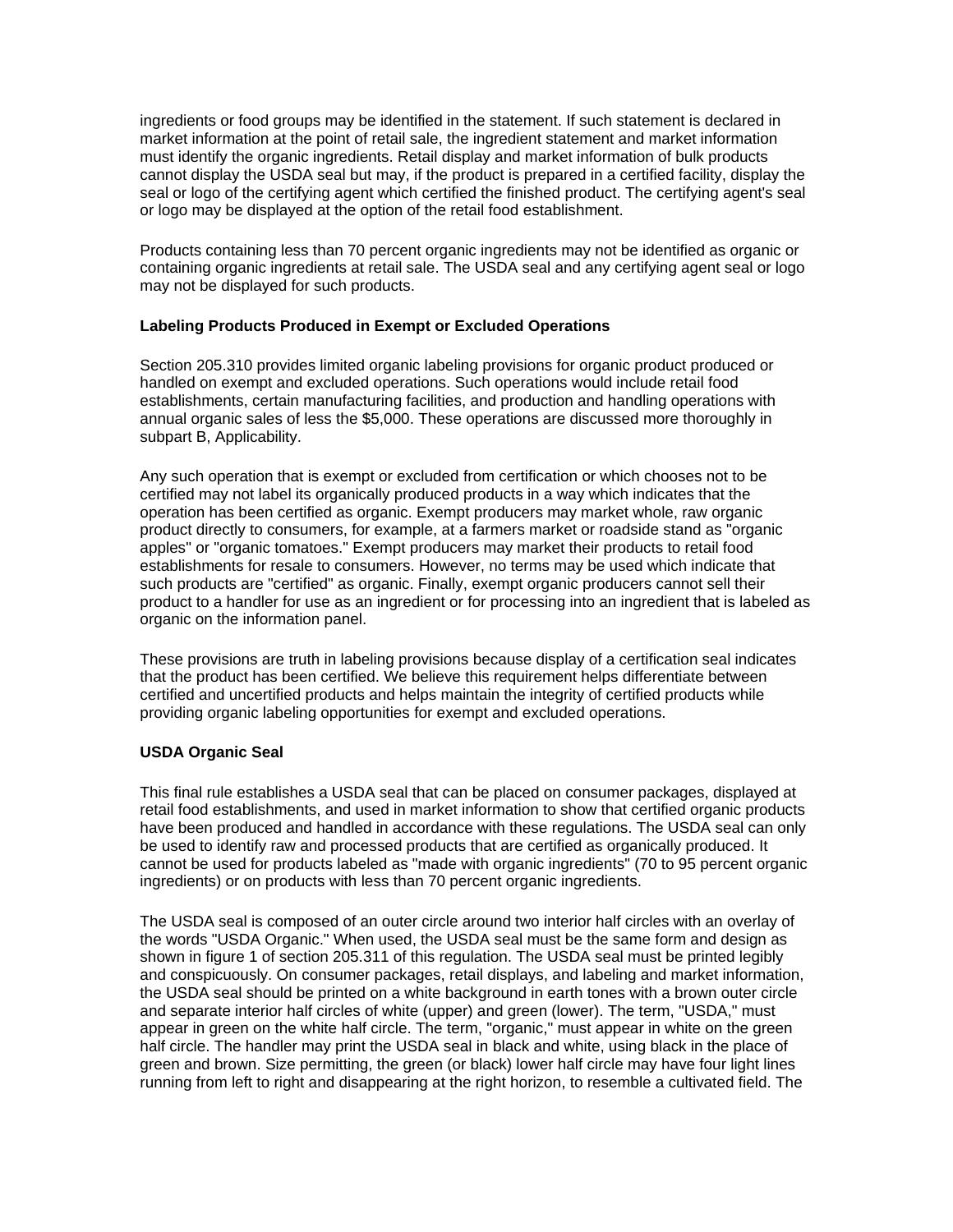choice between these two color schemes is left to the discretion of the producer, handler, or retail food establishment.

# **Labeling - Changes Based on Comments**

The following changes are made based on comments received.

(1) Use of "Organic" in Product Names. The NOSB, State organic program (SOP) managers, certifying agents, and a large number of individual commenters strongly recommended that USDA prohibit use of the term, "organic," to modify an ingredient in a product name if the ingredient, itself, is not produced organically. The examples offered were "organic chocolate ice cream" and "organic cherry sweets" in which the ice cream and candy are at least 95 percent organic but the chocolate and cherry flavoring is not organically produced.

We agree with commenters that such product names can be misleading and would be a violation of section 205.300(a). In the examples, the word, "organic," precedes the words, "chocolate" and "cherry," and clearly implies that those ingredients are organically produced. The chocolate and cherry flavorings must be organically produced to be used in this way. If the product is at least 95 percent organically produced but the flavoring is nonorganic, the word sequence must be reversed or the word, "flavored," must be added to the name; e.g., "chocolate organic ice cream" or "chocolate flavored organic ice cream." A sentence has been added to section 205.300(a) to specify that the term, "organic," may not be used in a product name to identify an ingredient that is not organically produced.

A similar comment was received asking how a single product with two separately wrapped components can be labeled if one of the components is organically produced and the other is not. The commenter's example was a carrot and dip snack pack in which the carrots are organically produced and the dip is a conventional product. Another example is ready-to-eat tossed green salad in which the salad greens are organically produced but the separately pouched salad dressing is a nonorganic component of the product.

Such products also must be labeled in accordance with section 205.300(a). It would be misleading to label the snack pack "organic carrots and dip" or "organic green salad and ranch dressing," if the dip and ranch dressing are not produced with organic ingredients. The salad may be labeled "organic green salad with ranch dressing."

Section 6519(b) of the Act provides the Secretary with the authority to take action against misuse of the term, "organic." USDA will monitor use of the term, "organic," in product names and will restrict use of the term in names that are determined to be deliberately misleading to consumers. Such determinations must be made on a case-by-cases basis.

(2) Labeling Livestock Feed. In the definition of "agricultural product," the Act includes product marketed for "livestock consumption." This means that NOP regulations have applicability to livestock feed production. The Association of American Feed Control Officials (AAFCO) and a few States departments of agriculture commented that the proposed provisions conflict with widely followed standards for livestock feed labeling. AAFCO's "Model Bill and Regulation" standards are incorporated in many State feed laws. The commenters claimed that the requirement to identify organic ingredients in the ingredient statement conflicts with feed regulations which prohibit reference to an ingredient's "quality or grade." They also claimed that the percentage of organic content requirement is a quantitative claim that must be verified by independent sources (e.g., sources other than the certifying agent). The commenters suggested that a provision be added to address labeling of commercial livestock feed.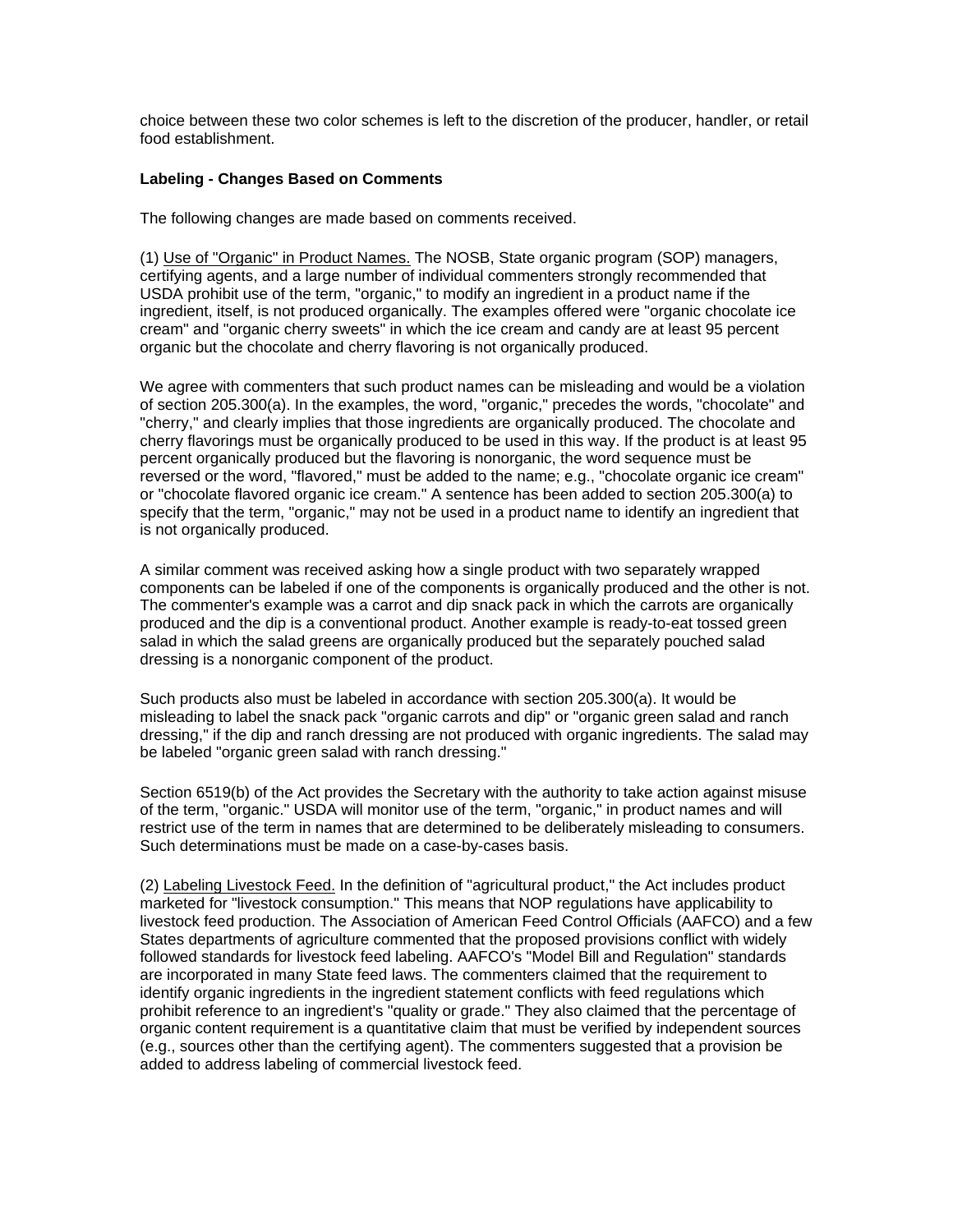We have added new paragraph (e) of section 205.301 which provides for two kinds of feed that can be labeled as "organic." The first is feed that contains only organically produced agricultural ingredients and contains no added nutrients or supplements. The second organic feed category also must contain only organically produced agricultural ingredients but may contain feed additives and supplements that are needed to meet the nutritional and health needs of the livestock for which the feed is intended. Feed labeled as "organic" must conform with the requirements of section 205.237, Livestock feed. That section provides that feed additives and supplements produced in conformity with section 205.603 of the National List may be used. The NOP requires that livestock under organic management must only be fed organically produced agricultural ingredients.

We also have added new section 205.306 to address commenters' labeling concerns. The new section provides for optional display of a feed's organic percentage and optional identification of the feed ingredients that are organically produced. The labeling requirements are not intended to supersede the general feed labeling requirements established in the FFDCA and those found under various State laws. Handling processes, feed formulations and recordkeeping must be sufficient to meet the requirements of applicable State regulations.

We believe the provisions in new paragraph (e) of section 205.301 on feed content and new section 205.306 on labeling will allow livestock feed producers to produce and label organic livestock feed that is in accordance with these regulations and State requirements.

(3) Organic Processing Aids. Several industry leaders and SOP managers questioned whether the proposed rule intended to exclude the use of certified organic processing aids in the creation of "100 percent organic" products. Commenters pointed out that a handler should be able to use organically produced processing aids to create products that are labeled as "100 percent organic." The processing aid can be a by-product of an organic agricultural product; e.g., a filter made of rice hulls from organically produced rice. AMS concurs. Accordingly, a change is made in paragraph (f)(4) of section 205.301 to provide for use of organically produced processing aids in products labeled "100 percent organic."

To help clarify this and correct an incomplete reference in the proposed rule preamble, we have changed the column heading of the fourth prohibited practice in the preamble table 1.

(4) Content of "100 Percent Organic Products." Certifying agents and several industry commenters called attention to the regulatory text of section 205.301(a) describing 100 percent organic products. They argued that the proposed rule would allow products with one or more 95 percent-plus "organic" ingredients to be combined as components and have the resulting product be labeled as "100 percent organic."

We did not intend to allow any ingredient that is less than 100 percent organic to be used in a product labeled "100 percent organic." To leave no doubt as to the nature of any product labeled "100 percent organic," we have changed the wording of paragraph (a) of section 205.301 to clarify that a multiingredient "100 percent organic" product must be comprised entirely of 100 percent organic ingredients.

(5) Labeling of Organic Percentage. We received many comments requesting clearer display of a product's percentage of organic content. Most suggested that any product containing less than 100 percent organic ingredients should be required to display the organic percentage on the pdp. They argued that display of the organic percentage on the front of the package would enable consumers to more easily determine organic content, compare competing products, and make better purchase decisions. The NOSB did not recommend display of organic percentage on the pdp for all products containing organic ingredients.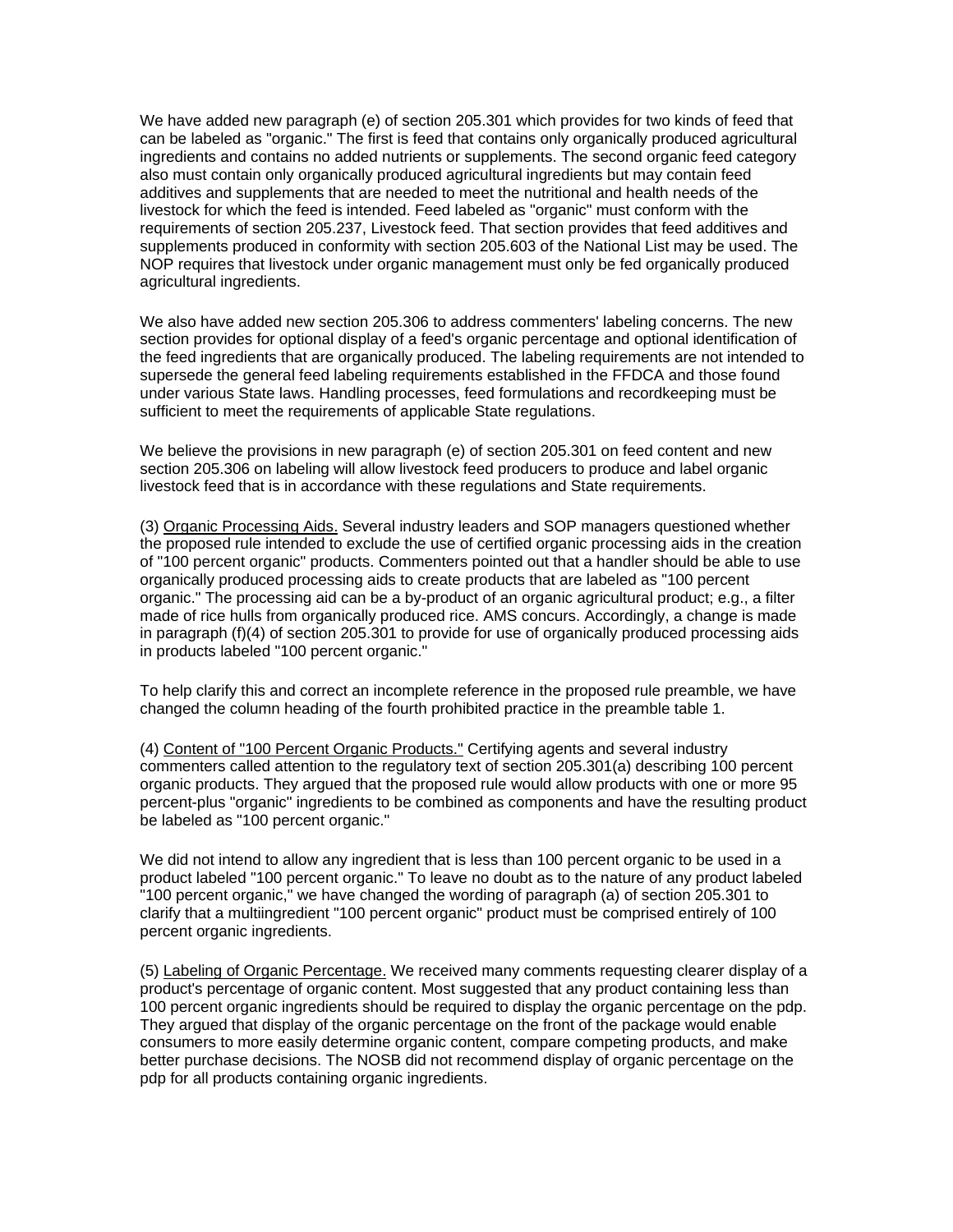We also received several comments from handlers concerned that the required display of a product's organic percentage can be a burden on handlers. They stated that, to save packaging and printing costs, handlers order bulk quantities of printed packages, labels, and other printed marketing materials. When printed in advance of a growing season and harvest, the handler may not be able to assemble a product that is exactly consistent with the preprinted labeling information, particularly the percentage of organic content. One commenter representing a commodity association opposed the required percentage labeling because the association believes consumers will not understand any organic claim if a percentage of less than 100 percent is displayed.

We believe that display of the percentage of organic content is important product information that can be very helpful to consumers in their purchase decisions. We also believe that the opportunity to display the percentage content of organically produced ingredients can be a positive factor in encouraging handlers to use more organic ingredients in their multiingredient products. At the same time, we understand the financial commitment involved in preprinting bulk quantities of packages and labels well in advance of harvests, which determine availability of needed ingredients.

This final rule implements changes in sections 205.303 and 205.304 for products labeled "organic" and "made with organic ingredients." The requirement to display the percentage of organic content on the information panel is removed. That requirement is replaced with optional labeling of the product's organic percentage on the pdp or any other package panels. This will allow those handlers to display the percentage of their product's organically produced contents on the pdp where it will be most immediately visible to consumers. Handlers who cannot, with certainty, display their product's organic percentage or who choose not to display the percentage, are not required to do so.

This revised labeling provision also removes the requirement in section 205.305 that products with less than 70 percent organic content display the product's organic percentage on the information panel. Under this final rule, that percentage labeling is optional but is still restricted to the information panel. The percentage of a less than 70 percent organic product may not be displayed on the pdp and may not be displayed if the organic ingredients are not identified in the ingredient statement.

(6) Designation of Organically Produced Ingredients. A certifying agent suggested that identification of organic ingredients in ingredient statements should be allowed to be made with an asterisk or similar mark, with the asterisk defined on the information panel. The commenter stated that the repetitive use of the word, "organic," may cause space problems on some small packages and that use of a mark is a common industry practice. We agree with the comment and have changed sections 205.303(b)(1), 205.304(b)(1), and 205.305(a)(i) of the regulatory text accordingly. Thus, organic ingredients may be identified in the ingredient statement with either the term, "organic," or an asterisk or other mark, provided that the asterisk or other mark is defined on the information panel adjacent to the ingredient statement.

(7) Minimum Organic Percentage for Labeling. In the proposed rule's preamble, we asked for public comment on whether the 50 percent minimum organic content for pdp labeling should be increased. The 50 percent minimum content was established in section 6505(c) of the Act. However, the Act also provides the Secretary with the authority to require such other terms and conditions as are necessary to implement the program. Thus, the minimum organic content level for pdp labeling could be changed if the change would further the purposes of the Act.

Comments to the first (1997) proposal and to the revised proposed rule suggested that the minimum organic content for labeling purposes should be increased. All comments received, including comments from certifying agents, a leading organic association, the EU and other international commenters recommended that the minimum organic content to qualify for pdp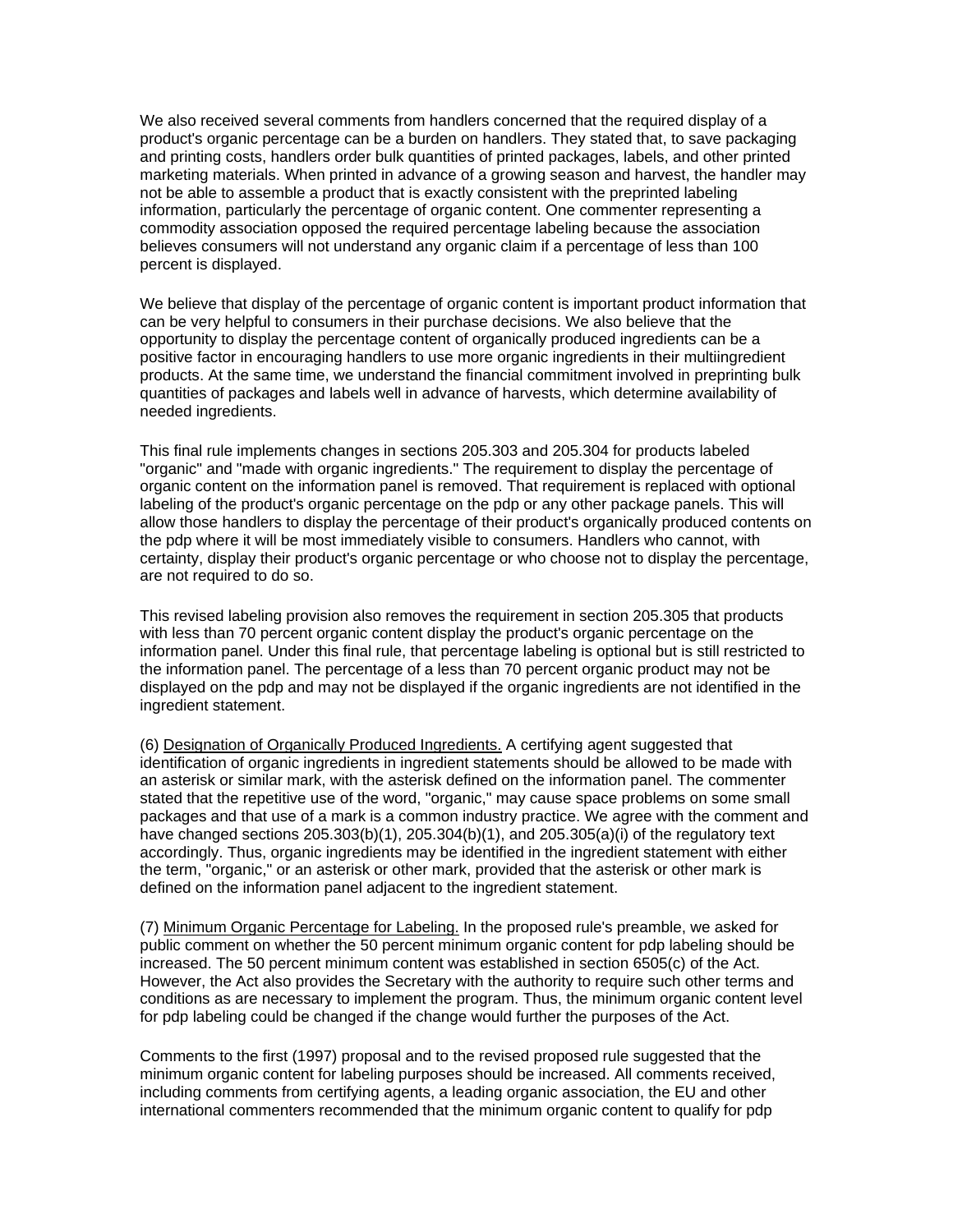labeling should be raised to 70 percent, which is the EU's minimum. All comments stated that the increase is necessary to make the NOP standards consistent with international organic standards. Commenters also pointed to advances in organic production and processing technologies and to increases in the availability of organically produced products and processed ingredients. These factors should make it easier for handlers to assemble food products with higher organic content.

We concur with the comments. We view this as a tightening of labeling requirements in that pdp labeling now requires a higher percentage of organic ingredients and makes the U.S. standard consistent with international norms.

In the proposed rule's preamble, we also asked for specific public comment on whether a minimum percentage of total product content should be required for any single organic ingredient that is included in the pdp statement "made with organic (specified ingredients)." No commenters responded to this question. Therefore, no required minimum percentage for a single organic ingredient in "made with..." products is established.

(8) "Made With Organic (Specified Food Groups)." Several industry organizations suggested that, as an alternative to listing up to three organic ingredients in the "made with..." label, the rule should also allow for identification of food "groups" or "classes" of food in the "made with" label. Commenters suggested, for instance, that a soup (with 70 percent or more organic ingredients, less water and salt) containing organically produced potatoes, carrots, and onions may be labeled as "soup made with organic potatoes, carrots, and onions" or, alternatively, "soup made with organic vegetables."

We agree that this label option offers handlers of such multiingredient products with more flexibility in their labeling. All ingredients in the identified food group must be organically produced and must be identified in the ingredient statement as "organic." In the above example, if soup also contains conventionally produced cauliflower, only "soup made with organic potatoes, carrots, and onions" can be displayed.

We also believe that some parameters must be established as to what are considered as food groups or classes of food. For the purposes of this regulation, products from the following food groups may be labeled as "organic" in a "made with..." label: beans, fruits, grains, herbs, meats, nuts, oils, poultry, seeds, spices, and vegetables. In addition, organically produced and processed butter, cheeses, yogurt, milk, sour cream, etc. may be combined in a product and identified as "organic milk products." Organically produced and processed sugar cane, sugar beets, corn syrup, maple syrup, etc. may be used in a product and identified as "organic sweeteners."

Finally, to be consistent with the "made with..." labeling for individual ingredients, up to three food groups can be identified in the "made with..." statement. Section 205.304 is changed accordingly.

(9) Labeling Products from Exempt and Excluded Operations. A change is made in redesignated section 205.310 which provides for labeling of organic products produced by exempt and excluded operations. SOP managers and an organic handler pointed out that the preamble suggested restrictions on labeling that would prevent exempt and excluded operations from identifying their products as "organic." After review of the proposed rule, we have revised redesignated section 205.310 to more clearly specify labeling opportunities for exempt operations. The regulatory text more clearly states that such operations may not label or represent their organic products as being "certified" as organic and that such exempt and excluded operations must comply with applicable production and handling provisions of subpart C. Labeling must be consistent with the four labeling categories based on the product's organic content.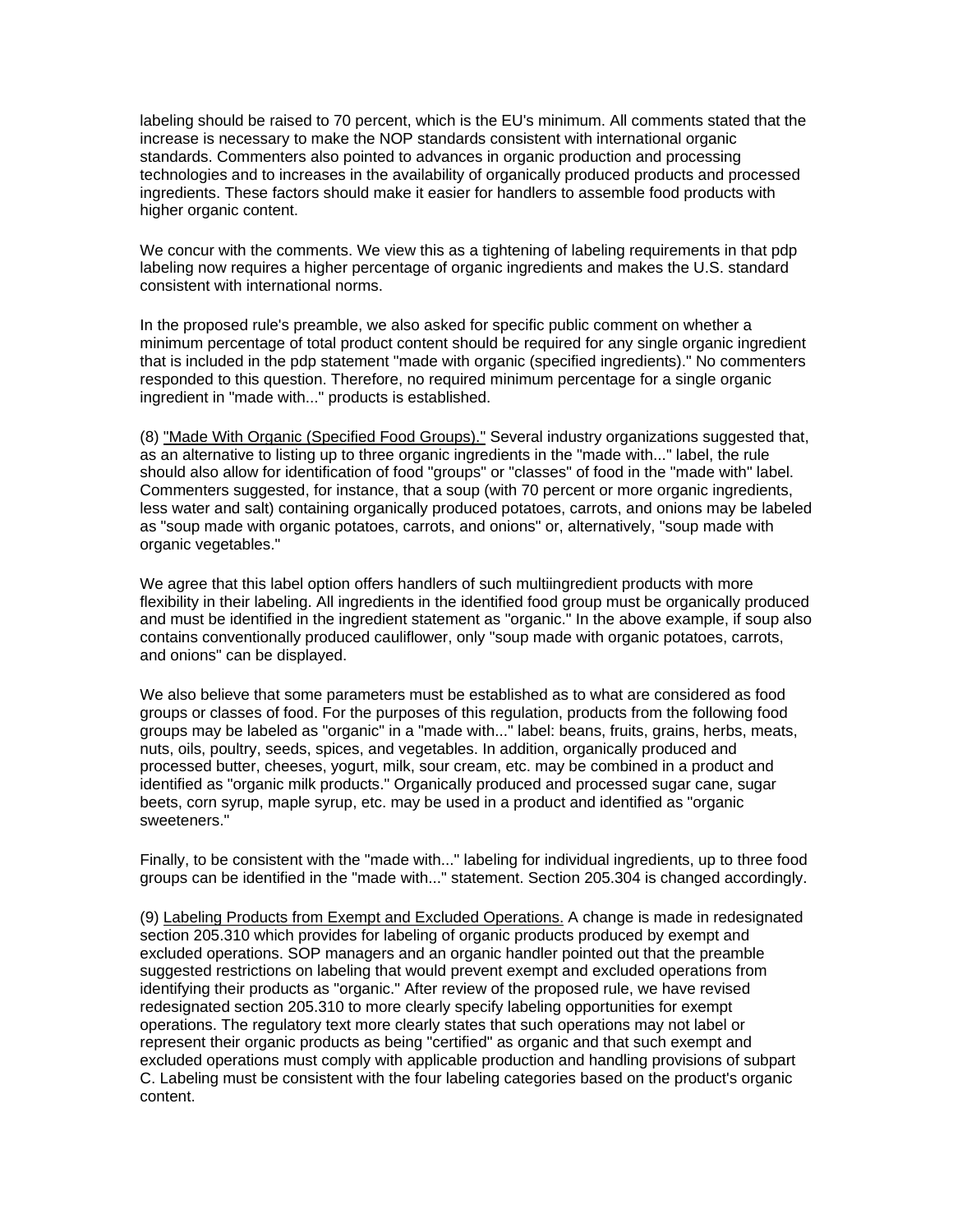A State organic advisory board recommended that proposed section 205.309 be revised to apply to exempt and excluded operations which choose to be certified under this program. We do not believe it is necessary to provide separate regulatory text for exempt and excluded operations that are certified. An exempt operation is not precluded from organic certification, if qualified.

(10) Redesigned USDA Seal. Leading industry members, certifying agents, SOP managers, and many individual commenters opposed the proposed wording and design of the USDA seal. Comments generally stated the following points: (1) the proposed Seal wording indicates that USDA is the certifying agent rather than accredited certifiers; (2) international Organization for Standardization (ISO) Guide 61 prohibits government bodies from acting or appearing as certifying agents; and (3) The shield or badge design indicates a certification of product "quality" and assurance of safety which is inconsistent with the NOP's claim to be a certification of "process" only. Commenters suggested several alternative seal statements, including: "Certified Organic - USDA Accredited," "Certified Organic - USDA Approved," "USDA Certified Organic Production," "Meets USDA Organic Production Requirements."

Based on comments received, we are implementing a revised USDA seal which is shown in the regulatory text under section 301.311. It is a circular design with the words, "USDA Organic." The color scheme is a white background, brown outer circle, white and green inner semicircles, and green and white words. A black and white color scheme also may be used if preferred by the handler.

Some commenters suggested changing the shape of the USDA seal to a circle or triangle which, they state, is more in keeping with recognized recycling and sustainability logos. We did not choose a triangle design because processors have commented that triangle designs may cause tears in shrink wrap coverings at the points of the triangle.

## **Labeling - Changes Requested But Not Made**

(1) "Organic" in Company Names. Many commenters stated that the term, "organic," must not be used as part of a company name if the company does not market organically produced foods. They are concerned that the term in a company name would incorrectly imply that the product, itself, is organically produced.

While we understand commenter concerns, we do not know the extent of the problem. We do not believe those concerns require such a prohibition in the regulations at this time. These regulations may not be the best mechanism to address the issue. Section 6519(b) of the Act provides the Secretary with the authority to take action against misuse of the term, "organic." USDA will monitor use of the term, "organic," in company names and will work with the FTC to take action against such misuse of the term. These determinations must be made on a case-bycase basis. The proposed rule did not specifically address this issue. We have added a sentence to paragraph (a) of section 205.300 to this effect.

(2) The "100 Percent Organic" Label. A large number of commenters opposed the "100 percent organic" label for different reasons. A few claimed that the label is not authorized under the Act. Several commenters suggested that consumers will not understand the difference between multiingredient products labeled "100 percent organic" and "organic." Others raised the concern that the "100 percent organic" phrase to modify raw, fresh fruits and vegetables in produce sections and farmers markets may be confusing to consumers.

Regarding the first comment, the term is not specifically provided for in the Act. However, the Secretary has the authority under section 6506(a)(11) to require other terms and conditions as may be necessary to develop a national organic program. When a product is wholly organic, pursuant to the production and handling requirements of the NOP, we believe the handler should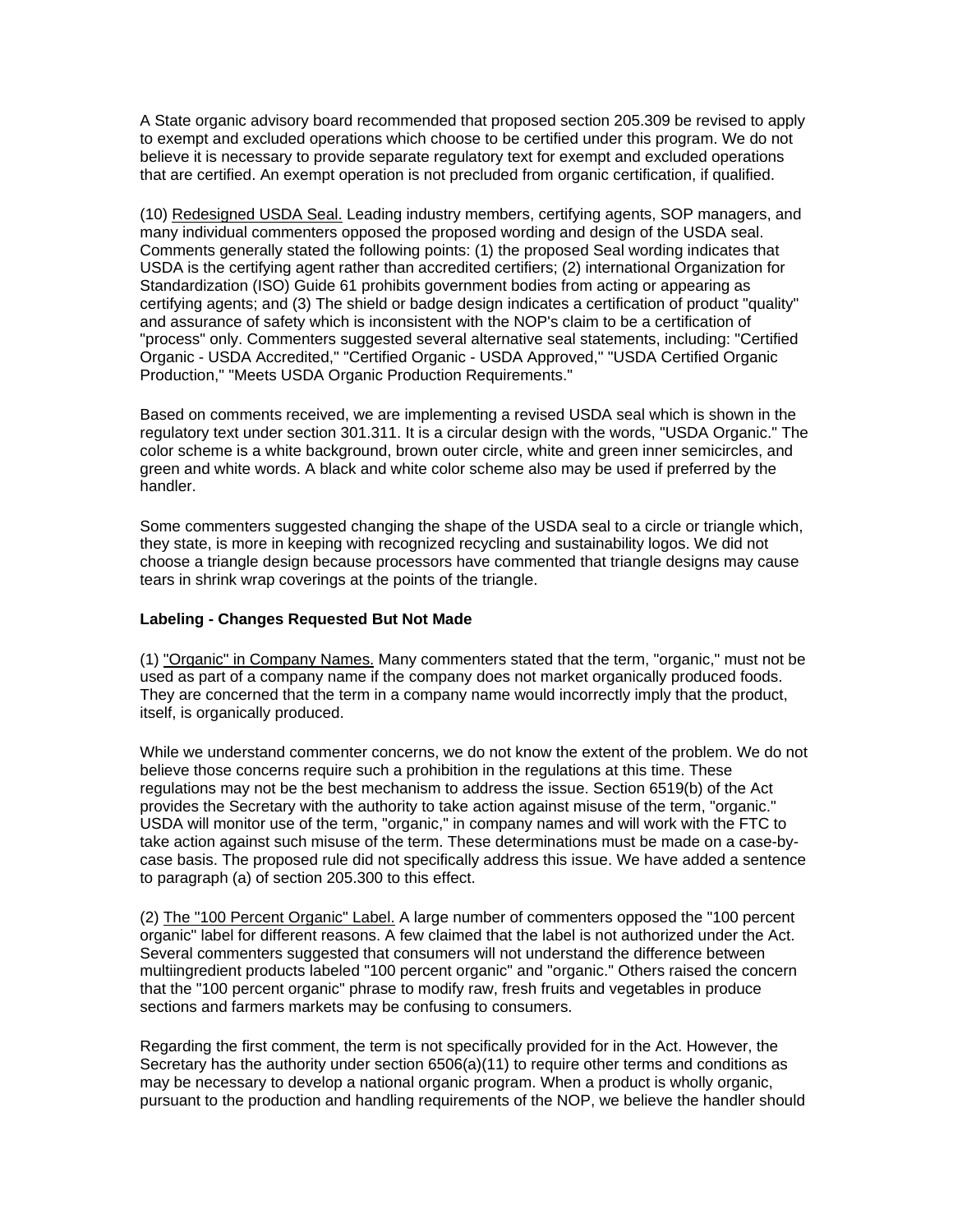have the option to differentiate it from products which, by necessity, are less than 100 percent organic. We believe the label meets the purposes of the Act.

Regarding consumer confusion, we believe consumers will understand the difference between the two kinds of organic products and will make their organic purchases accordingly.

Regarding the labeling of raw, fresh product as "100 percent organic," organically produced products can be labeled to a lower labeling category. Raw, fresh fruits and vegetables which qualify for a "100 percent organic" label may be labeled simply as "organic," if the producer or retail operator believes that label is best for marketing purposes.

(3) Explain Why Product Is Not 100 Percent Organic. A large number of commenters also suggested any "product that is less than 100 percent organic should carry that information on the main display panel..." By "that information," we assume the commenters are referring to the reasons why a product cannot be certified as "100 percent organic."

AMS believes such a labeling requirement is impractical. Products may fail to qualify for a "100 percent organic" label for very technical, or little understood, reasons. Contemporary food processing often uses ingredients, processing technologies, and product formulations that are complicated, technical, and probably not of interest to the general organic consumer. Such information is not required on nonorganically produced products for the simple reason that it is not considered useful to consumers. Explanations of the different processing technologies used in food products would be cumbersome and would interfere with other product labeling.

We believe the optional display of the organic percentage and required identification of organic ingredients on the information panel provides sufficient information for consumers to make purchase decisions. Other descriptive information regarding processing substances and procedures may, of course, be provided at the handler's option and placed in accordance with other Federal labeling requirements.

(4) Check the Appropriate Organic Category. One commenter suggested that packages of organically produced product display a small box listing the four organic label categories and a check mark beside the category which fits the product.

We understand the simplicity and comparative nature of such a standardized organic label that allows easy comparison of similar products. However, we believe that the optional display of the product's organic percentage and required identification of organic ingredients will be more helpful to consumers and makes the grid box redundant.

(5) Nonorganic Ingredients in Organic Products. A large number of comments were received on the composition and use of nonorganic ingredients in products labeled "made with..." and on conventional products with less than 50 (now 70) percent organic ingredients. Several industry commenters suggested that nonorganic ingredients in "made with..." products must be "natural" (nonsynthetic agricultural substances) and not be artificially produced. Commenters argued that all ingredients in "made with..." and less than 70 percent products should be produced in accordance with the prohibited practices under sections 205.105 and 205.301(f). A significant number of commenters opposed identification of organic ingredients in what they called "natural food" products.

First, we do not agree that the nonorganic ingredients in "made with..." products must be restricted to only "natural" products. Such restrictions on the composition of nonorganic ingredients would significantly reduce handlers' options in producing those products and, thus, reduce consumers' options in purchasing products with organic ingredients.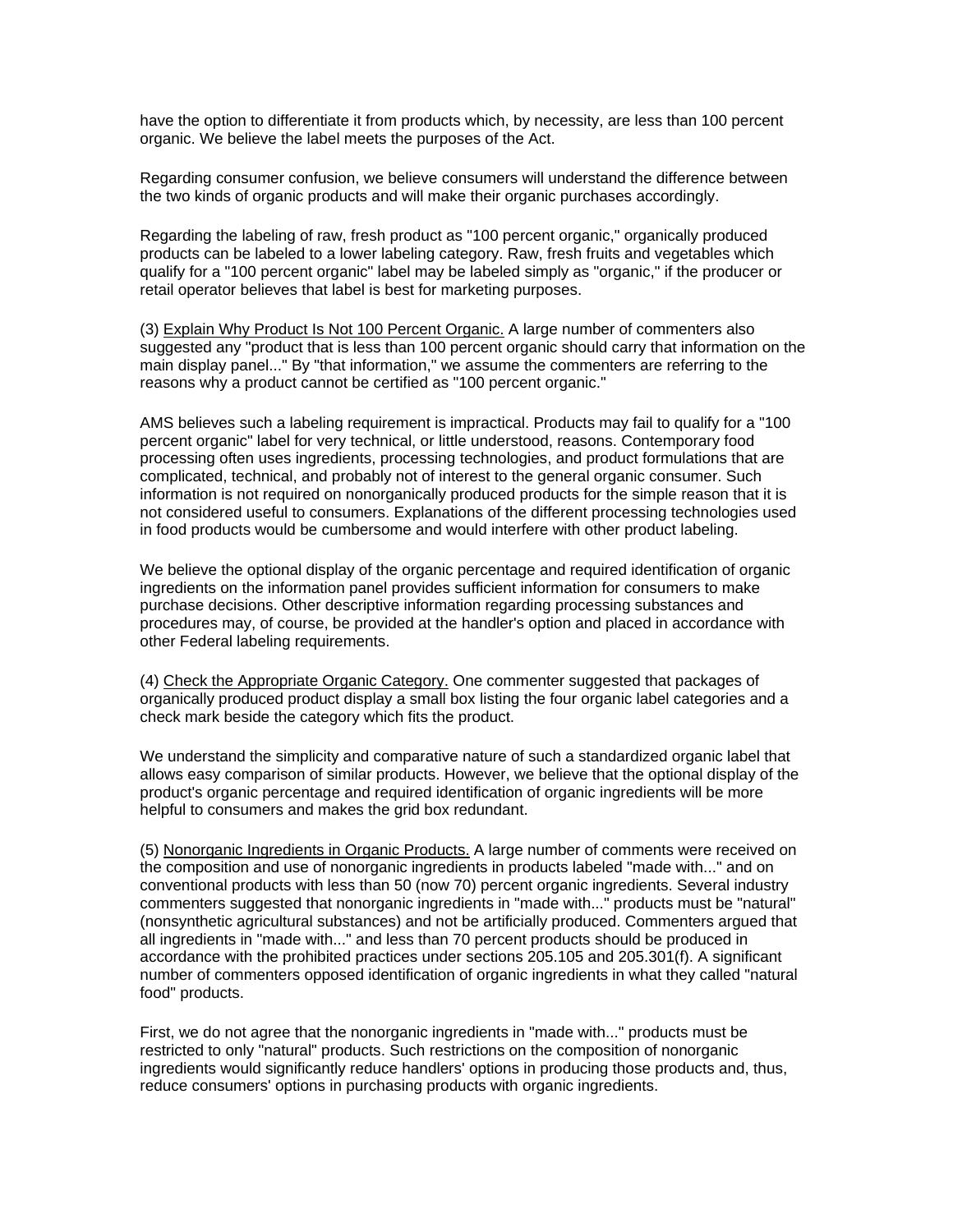Regarding prohibited practices, this rule implements the strong industry and consumer demand that the prohibited practices found under section 205.105 (excluded methods, irradiation, and sewage sludge) not be used in nonorganic ingredients in "made with..." products. However, we do not believe that restrictions on use of the other prohibited practices, found in section 205.301(f), would further the purposes of the Act. Application of all prohibited practices on the nonorganic ingredients in the "made with..." and less-than 70 percent organic products would essentially require that those products be organically produced. The Act allows for products that are not wholly organic. We believe the "made with..." label and the labeling restrictions on the less-than 70 percent organic products clearly states to consumers that only some of the ingredients in those products are organically produced.

If accepted, these comments would unnecessarily restrict a handler's ability to truthfully represent and market a conventionally produced agricultural product with some organic ingredients. A handler should not be prohibited from making a truthful claim about some ingredients in a less than 70 percent organic product.

(6) Alternative "Made With..." Labels. A few SOP managers commented that the phrase, "made with...," is confusing. They stated that many processed foods contain at least 50 percent organic ingredients but do not make an organic claim on the pdp. They believe the label would be less confusing if it stated a minimum organic percentage rather than identifying the organic ingredients. They suggest the labeling category be changed to "contains at least 50 percent organic ingredients (or, as revised in this rule, "contains at least 70 percent organic ingredients").

We disagree. Identification of up to three organically produced ingredients or food groups on the pdp gives consumers useful, specific information about the product's organic ingredients. This label, combined with the optional display of the percentage content on the pdp and required identification of organic ingredients, should provide enough information for consumers to make good decisions.

A few commenters contended that the statement "made with organic (specified ingredients)" is unclear and "open ended" and that consumers may assume the entire product is organically produced. The "made with..." labeling claim refers only to the organic ingredients and not to the whole product. We do not believe that consumers will be confused by the label. (7) Use of Other Terms as Synonymous for "Organic". A few commenters representing international organic standards suggested that use of the terms, "biologic" and "ecologic," which are synonymous with "organic" in other countries, should be allowed under the NOP. Commenters claimed these terms are approved by Codex and their inclusion in this regulation would facilitate international trade and equivalency agreements.

These terms were addressed in the proposed rule and are not accepted. Under the NOP, these terms may be used as eco-labels on a product package but may not be used in place of the term, "organic." Although such terms may be considered synonymous with "organic" in other countries, they are not widely used or understood in this country. We believe their use as synonymous for "organic" would only lend to consumer confusion. Regarding the Codex labeling standard, we point out that Codex also provides that terms commonly used in a country may be used in place of "biologic" and "ecologic." Thus, the use of "organic" in the United States is consistent with Codex standards.

With regard to the commenters' claim that the alternate labels would facilitate international trade, this regulation allows alternative labeling of products which are being shipped to international markets. Thus, a certified organic operation in the United States may produce a product to meet contracted organic requirements of a foreign buyer, label the product as "biologic" or "ecologic" on the pdp consistent with the market preferences of the receiving country, and ship the product to the foreign buyer.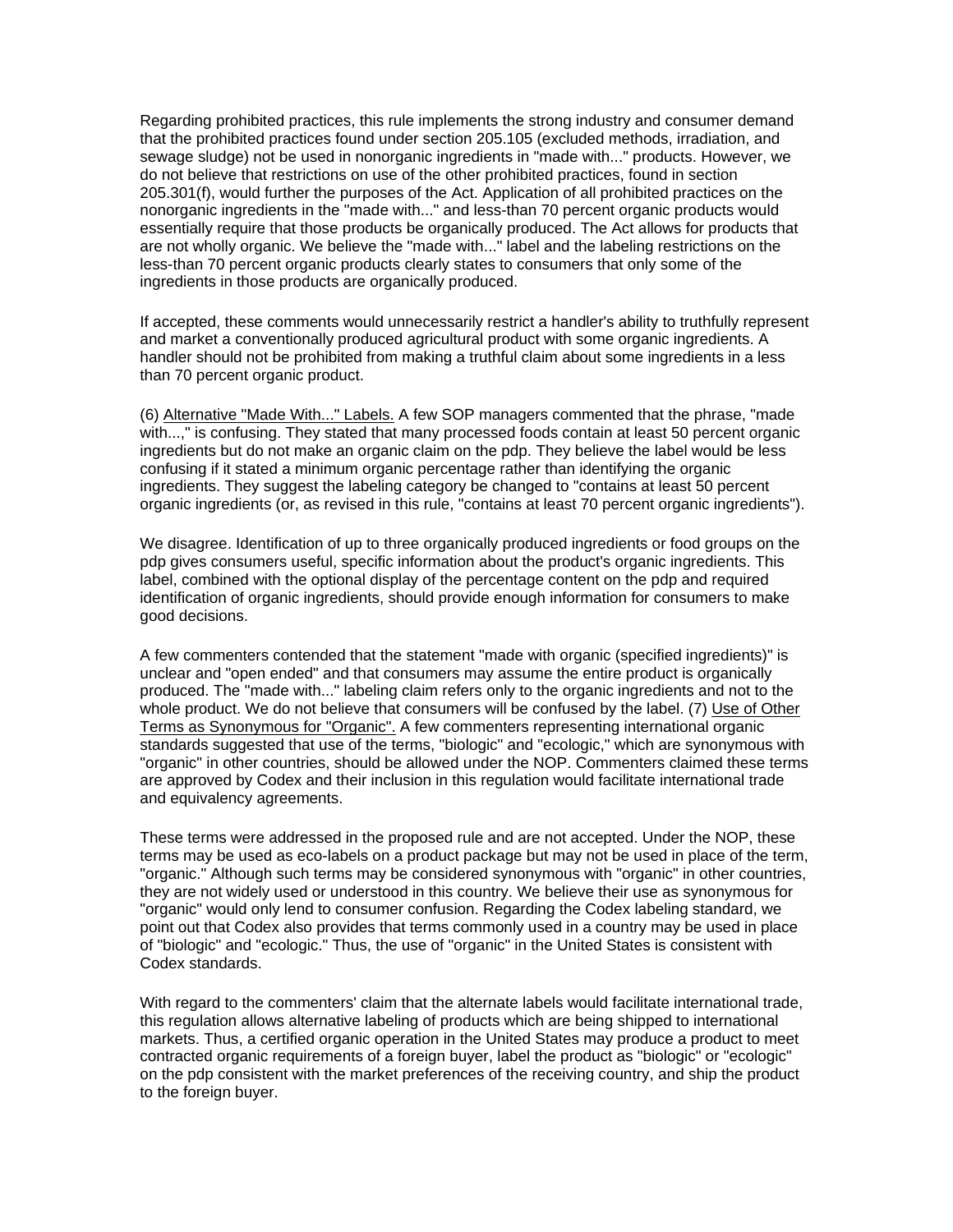Other terms were suggested by commenters as alternatives to the term, "organic," including "grown by age-old, natural methods," "grown without chemical input," and "residue Free." These phrases may be consumer friendly but clearly do not convey the extensive and complex nature of contemporary organic agriculture. These phrases may be used as additional, eco-labels, provided they are truthful labeling statements. They are not permitted as replacements for the term, "organic."

(8) Reconstituted Organic Concentrates. A certifying agent objected to paragraph (a)(2) of section 205.302, which allows labeling of an organically produced concentrate ingredient which is reconstituted with water during assembly of the processed product. The commenter claimed that this provision gives consumers the message that reconstituted juice is equivalent to fresh juice when, the commenter claims, it is not the same.

AMS disagrees. This labeling is consistent with current industry practices. The Act does not prohibit such labeling of concentrates. We believe it is in the interest of the program to allow labeling of organically produced concentrates, provided that the process to produce the concentrate and the reconstitution process is consistent with organic principles and the National List.

(9) Calculating Reconstituted Versus Dehydrated Weight. Several comments were received regarding specific problems encountered in the calculation of the percentage of organic content as provided under section 295.302. A handler claimed the reconstituted weight of an organically produced spice should be counted in the percentage calculation rather than the dehydrated weight of the spice used in the formulation. A similar comment was received from a food cooperative suggesting that, if an organically produced concentrate (in powdered form) is added to the same organically produced ingredient in its organic liquid form (not from concentrate), then the product's organic percentage should be calculated based on the concentrate's single-strength reconstituted weight plus the weight of the natural organic liquid.

AMS disagrees with these comments. This regulation provides for an ingredient's weight to be calculated, excluding added water and salt. If an organically produced spice is added to a product in its natural form, the weight of the spice is calculated. If the spice ingredient is in dehydrated, powdered form when added in the product formulation, the dehydrated weight of the spice must be the basis for its percentage of content calculation. If an organically produced dehydrated spice is reconstituted with water prior to product assembly, the spice must still be calculated at its dehydrated weight because percentage calculations are based on the ingredient weight, excluding water and salt. It would be misleading to calculate the weight of the concentrate ingredient in its reconstituted form.

Likewise, if a powdered ingredient is added to the same organically produced ingredient in its natural, liquid form, the weight of the powdered ingredient must be used. Using the reconstituted weight of the powdered ingredient would increase the percentage of the ingredient above the actual weight of the ingredient in the product. We believe that if the comment were accepted, the handler would be able to use less natural organic liquid than the organic percentage and ingredient statement indicates.

(10) Calculate Organic Percentage in Tenths of a Percent. A trade organization suggested that the organic percentage be rounded to tenths of one percent to accommodate products that may contain a minor ingredient or additive that comprises less than 1 percent of the product. The example provided was Vitamin D in milk. The comment suggested that it is misleading to consumers to suggest that 1 percent of a milk product is nonorganic when the Vitamin D additive may be comprise only a few tenths of one percent of the product.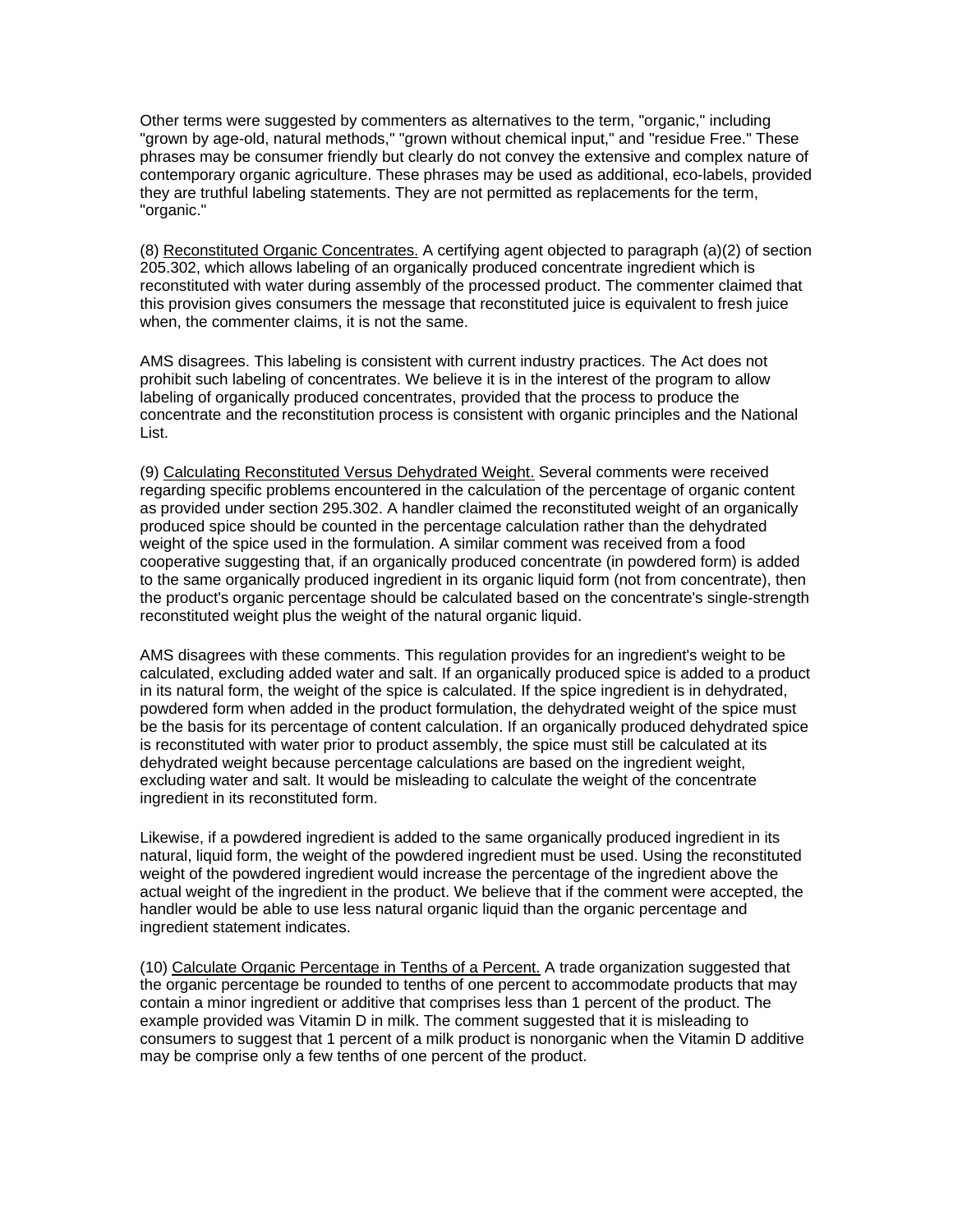AMS disagrees. Rounding down the percentage to a whole number is sufficient for consumer information and does not misrepresent the product's organic content. A handler may add a qualifying statement regarding the minor ingredient's weight in relation to the whole product weight.

(11) Verifying Calculations. A State department of agriculture comment suggested that the paragraph (c) of section 205.302 be revised slightly to provide that percentage calculations must be verified "to the satisfaction" of the certifying agent. The commenter believes that the suggested language allows the handler the flexibility to determine the number calculations that need to be checked in order to verify that the organic percentage calculation is correct.

We do not believe the suggested change is necessary. We assume that any use of a certifying agent's seal on a product means that the certifying agent has checked and approves of the method of calculating the product's organic percentage. If the calculations are not to the certifying agent's satisfaction, the agent would not certify the handling process.

While we appreciate the point made by the commenter, we do not believe the suggested change means what the commenter intends. Paragraph (c) of section 205.302 does not specify the number and methods of calculations that need to be carried out by a certifying agent because that will depend on the handling process being certified and the ingredients in the product. We leave that to the discretion of the certifying agent. Also, the basis for a product's organic percentage calculation should be clarified in the organic plan. It is assumed that the certifying agent will either be satisfied that the methodology for calculating organic percentage is correct or the methodology will be changed.

(12) Labeling Nonretail Shipping Containers. A few State departments of agriculture commented that shipping and storage containers with organic products should be required to be labeled as containing organic product. Other commenters recommended that shipping containers be required to display the name of the grower and the certifying agent. They cite these requirements as current industry practice.

This regulation does not require organic labeling on shipping and storage containers because those containers are not used in the marketplace. The only information required by the NOP is the production lot number of the product, if a lot number exists for the particular product. Product content and shipper information may be displayed, as required by other Federal or State regulations or at the discretion of the handler. Proper identification of the organic nature of a product with special instructions for shipment or storage could prevent exposure to prohibited substances that would lead to subsequent loss of the shipment as an organic product.

(13) Disclaimers on Organic Products. Several commenters complained that consumers are misled by the organic labeling and the NOP. They claimed that when science-based technologies (genetic engineering, irradiation, chlorination, etc.) are not used on products, the food is less safe than conventionally produced foods. Some of the commenters suggested that a disclaimer regarding food safety and nutritional value be required on packages with organic labeling.

AMS disagrees. The USDA seal indicates only that the product has been certified to a certain production and/or handling "process" or "system." The seal does not convey a message of food safety or more nutritional value. The NOP prohibitions on use of excluded methods, ionizing radiation, sewage sludge, and some substances and materials are not intended to imply that conventionally produced products made by those methods or containing those prohibited substances are less safe or nutritious than organically produced products. We do not believe that organic food packages or labeling should carry disclaimers of what the USDA seal or a certifying agent's seal does not represent. Other Federal and State seals and marketing claims are placed on consumer products, including food products, without disclaimers regarding those seals and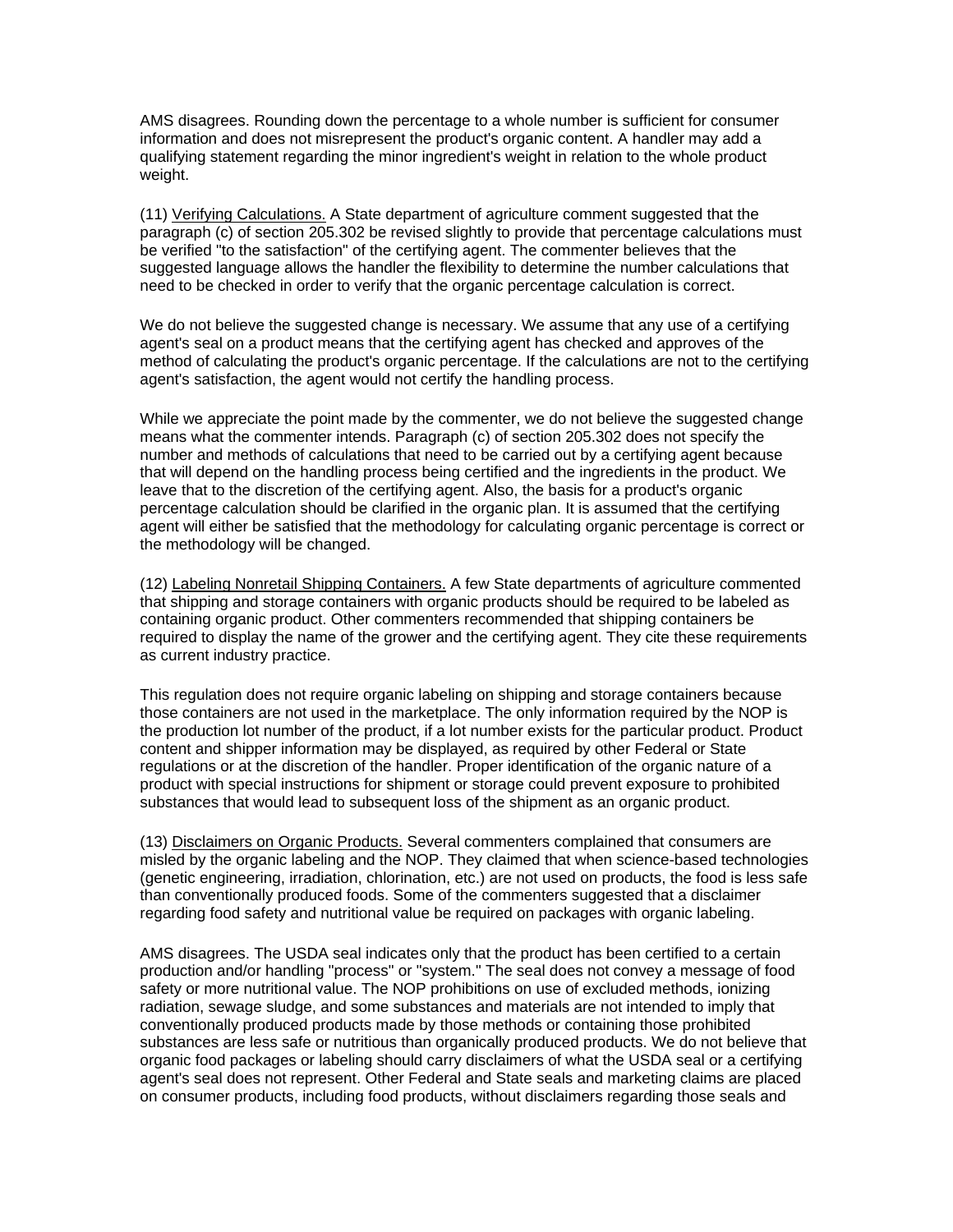claims. A disclaimer displayed in relation to USDA seal or a certifying agent's seal would confuse consumers. Finally, disclaimer statements also would present space problems on small product packages.

# **Labeling - Clarifications**

Clarification is given on the following issues raised by commenters:

(1) Certification Is to an Organic Process, Not Organic Product. Several commenters suggested that the final rule more clearly state that the NOP provides for certification of an organic process or system of agriculture and not certification of products, themselves, as "organic." They stated that the phrase "...contain or be created using..." in paragraphs (a), (b), and (c) of section 205.301 implies certification of the product's content and not to the processed-based, organic system of agriculture.

We agree and have revised the wording in those paragraphs to clarify that such products must be organically produced in accordance with organic production and handling requirement of this regulation.

(2) Phasing Out Use of Old Labels and Packages. Citing FDA regulations, the NOSB, certifying agents, and some State agencies suggested a minimum 18-month period for handlers to use up their current supplies of packages and labels before complying with the new labeling requirements.

This rule provides for an interim period of 18 months between publication of the final rule and the implementation date of the program. Publication of this final rule serves notice to certified producers and handlers that they should begin planning for phasing out use of labels that are not in accordance with these requirements.

The implementation process is discussed in Applicability, subpart B. An organic operation will automatically be certified under this program when its certifying agent is accredited by AMS. At that time, the operation may begin following these labeling requirements but may not display the new USDA seal until the implementation date. AMS assumes that certifying agents and their client certified operations will maintain frequent contact as to the status of the agent's application for accreditation so that the certified operation may schedule the phasing out of old labels and purchase of new labels and packages. AMS expects to accredit all currently operating certifying agents by the implementation date of this regulation. Stick-on labels to comply with the new requirements are acceptable.

Newly established organic operations certified for the first time must immediately begin using labels in accordance with this program.

(3) Labeling of Products With Minor Ingredients. Several commenters questioned how the minor ingredients (spices, flavors, colorings, preservatives, oils, vitamins, minerals, accessory nutrients, processing aids, and incidental food additives) needed for formulation or processing of many multiingredient products will be treated under the "100 percent organic" and "organic" labeling categories. Because minor ingredients may not exist or are difficult to obtain in organic form, their use in a product can affect the labeling of the product, even though the percentage of the ingredient is extremely small compared to the rest of the product's ingredients.

Minor ingredients and processing aids must be treated as any other ingredient or substance which is used as an ingredient in or in the processing of an organically produced product. To be added as an ingredient or used in the processing of a product labeled "100 percent organic," a minor ingredient must be extracted from a certified organic source without the use of chemicals or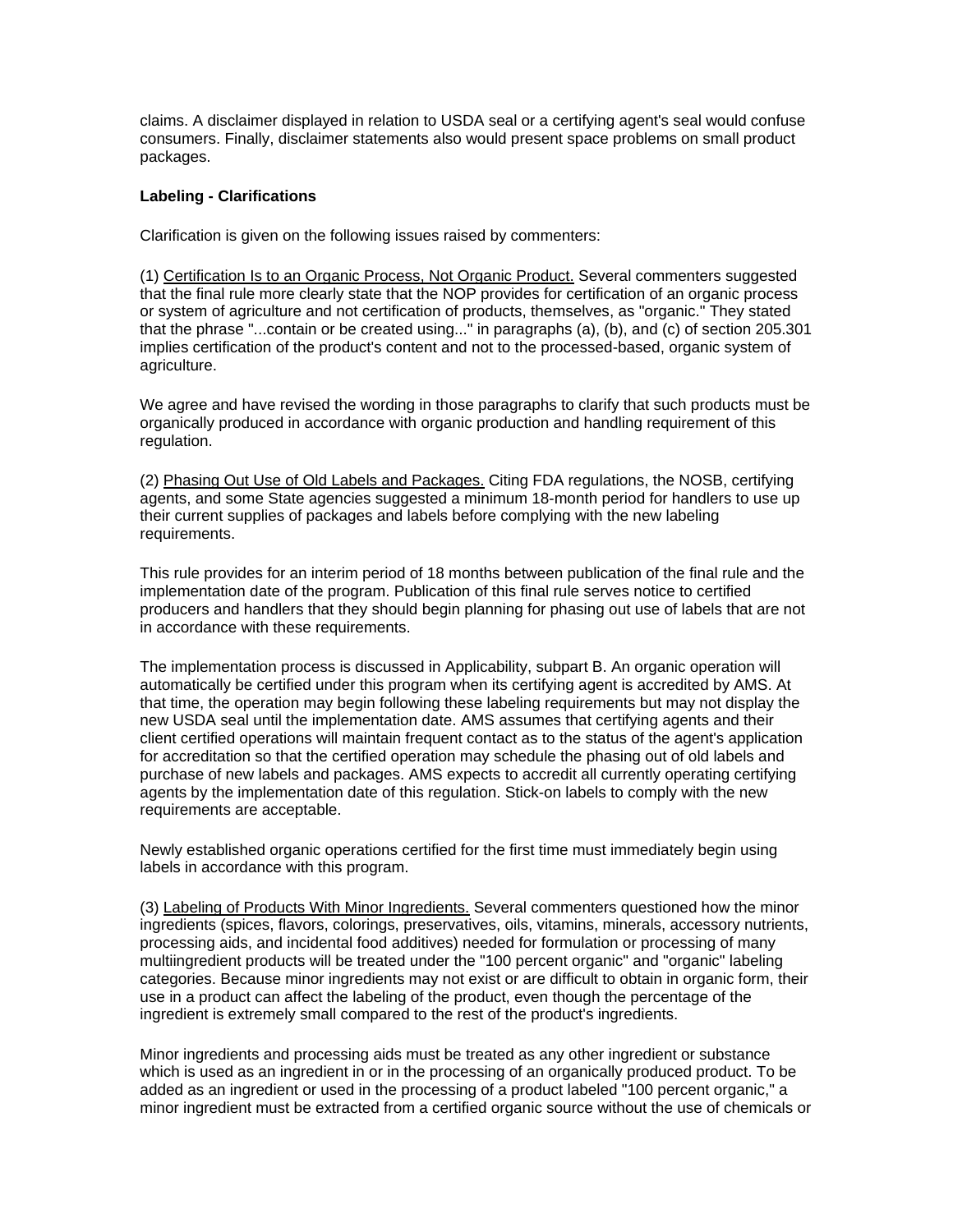solvents. To be added as an ingredient or used in the processing of a product labeled "organic," a minor ingredient must be from an organic agricultural source, if commercially available. If not commercially available, the ingredient must be an agricultural product or a substance consistent with the National List.

(4) Reusing Containers. A commenter complained that small producers should not be subjected to costly packaging and labeling requirements when their products are sold directly to the public at farmers markets and roadside stands. The commenter requested that small producers be able to reuse retail boxes and labels. The commenter did not specify which labeling provisions presented burdensome costs on small entities.

We agree that costs for exempt operations, indeed all organic operations, should be kept to a minimum. NOP does not prohibit reuse of containers provided their labeling does not misrepresent product and does not allow organic product to come into contact with prohibited substances from the container's previous contents.

(5) Clarifying Prohibited Labeling Practices. Commenters identified a few inconsistencies between the preamble and regulatory text regarding the seven prohibited production and processing practices now specified in section 205.301(f). We have made the following changes to clarify the intent of the regulation.

A commenter correctly pointed out that the regulatory text of paragraph (f) incorrectly refers only to ingredients that cannot be produced using the seven prohibited production and handling practices listed in the paragraph. That text is not consistent with the preamble, which correctly states that whole products, as well as ingredients, labeled as "organic" cannot be produced or processed using the seven prohibited practices. The term, "whole products," is added to the introductory sentence of new section 205.301(f).

A few commenters pointed out that all seven practices are prohibited in the production of nonorganic ingredients used in products labeled as "organic." The second sentence of proposed paragraph (b) of section 205.301 (products labeled "organic") incorrectly listed only the first three prohibited practices. A phrase is added to the introductory sentence of new paragraph (f) to specify that the 5 percent or less of nonorganic ingredients in products labeled as "organic" may not be produced or handled using any of the seven prohibited practices.

Finally, with the addition of the commercial availability requirement in section 205.201, a conforming change is needed in section 205.301(f)(6) regarding use of nonorganic ingredients when organically produced ingredients are available.

(6) Consistency with State Labeling Requirements. One State organic association commented that the State's law requires identification of the certifying agent if the term, "certified organic," appears on the label. The comment was not clear about where on the package the certifier must be identified; e.g., with the "certified organic" term on the pdp or anywhere on the package. The commenter did not specifically suggest changing the labeling provisions to include the certifying agent on the pdp.

This regulation allows a handler the option of displaying the certifying agent's seal or logo on the pdp for products with 70 percent or more organically produced ingredients. This regulation also requires identification of the certifying agent on the information panel of all products containing 70 percent or more organically produced ingredients. The identification must include an address or contact information and be placed adjacent to identification of the manufacturer, required by FDA. We believe these provisions are sufficient to meet the State's labeling requirements. The NOP will be available to consult with States regarding alternative labeling required to be used in the State.